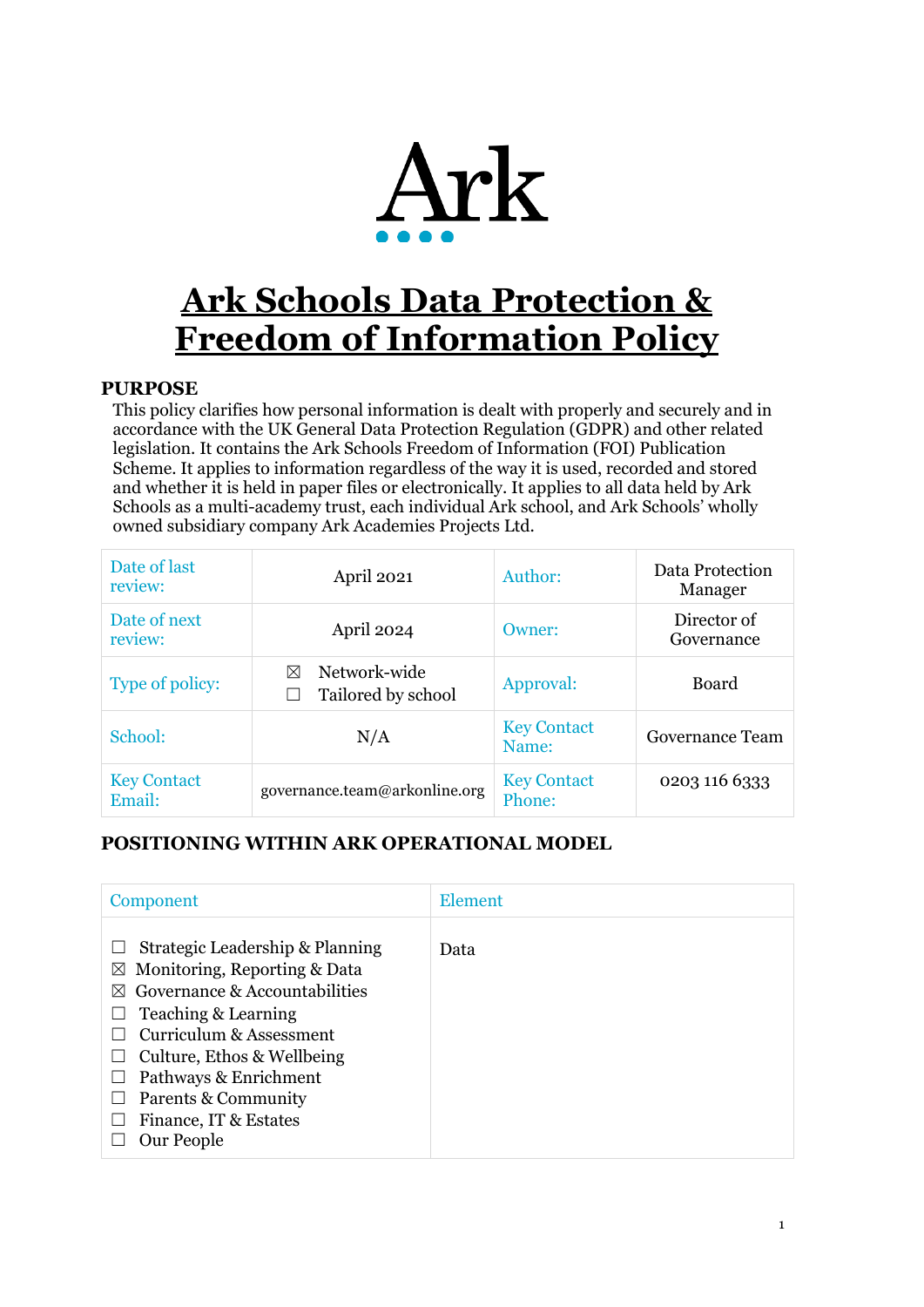# **Contents**

| 1.  |                                                                               |
|-----|-------------------------------------------------------------------------------|
| 2.  |                                                                               |
| 3.  |                                                                               |
| 4.  |                                                                               |
| 5.  |                                                                               |
| 6.  |                                                                               |
| 7.  |                                                                               |
| 8.  |                                                                               |
| 9.  |                                                                               |
| 10. |                                                                               |
| 11. |                                                                               |
| 12. |                                                                               |
| 13. |                                                                               |
| 14. |                                                                               |
| 15. |                                                                               |
| 16. | Method by which information under the Publication Scheme is made available 12 |
| 17. | Schedule of charges under Freedom of Information Publication Scheme  13       |
| 18. |                                                                               |
| 19. |                                                                               |
| 20. |                                                                               |
| 21. |                                                                               |
| 22. |                                                                               |
|     | Appendix 1: Guide to information available under the Publication Scheme 16    |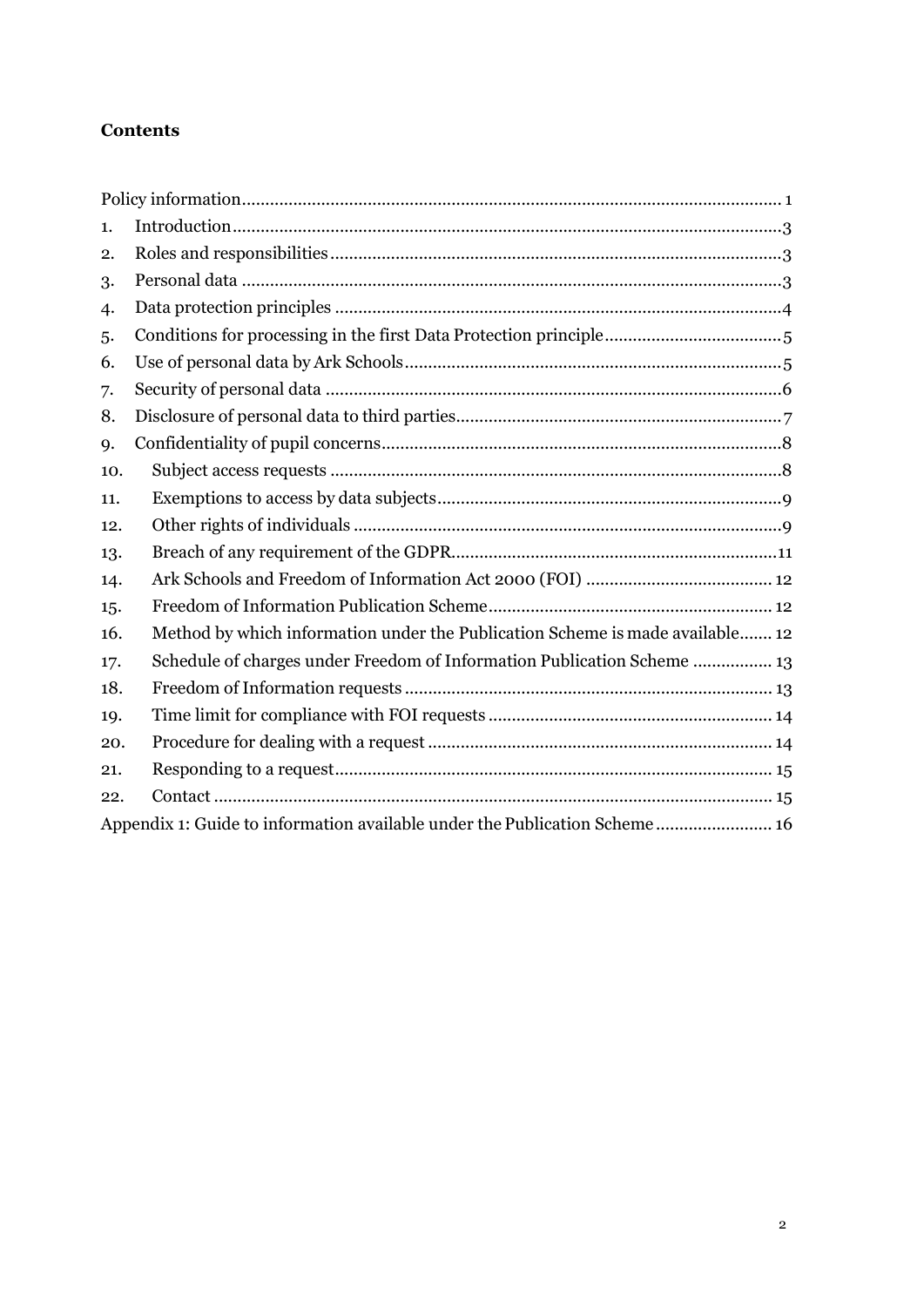## <span id="page-2-0"></span>**1. Introduction**

- 1.1. All academies within the Ark Schools network collect and use certain types of personal information about staff, pupils, parents and other individuals who come into contact with Ark Schools in order provide education and associated functions. Ark Schools may be required by law to collect and use certain types of information to comply with statutory obligations related to employment, education and safeguarding, and this policy confirms how that personal information is dealt with properly and securely, and in accordance with the GDPR and other legislation.
- 1.2. The GDPR applies to all IT records and manual files if they come within the definition of a filing system. Broadly speaking, a filing system is one where the data is structured in some way that it is searchable based on specific criteria (so you would be able to use something like the individual's name to find their information), and does not matter whether the information is located in a specific physical location.
- 1.3. This policy will be updated as necessary to reflect best practice, or amendments made to data protection legislation, and shall be reviewed every three years.

## <span id="page-2-1"></span>**2. Roles and responsibilities**

- 2.1. Ark Schools is a registered data controller. The Ark Schools Board is ultimately accountable for ensuring that Ark Schools complies with all relevant legislation including for data protection. Data protection sits under the remit of the Ark Schools Director of Governance.
- 2.2. The Data Protection Manager or Director of Governance serves as Ark Schools' Data Protection Officer, responsible for overall coordination of data protection including Information Commissioner's Office (ICO) registration and overseeing responses to subject access requests. data breach investigations and data protection impact assessments.
- 2.3. The wider staff body are made aware of this policy and their duties under GDPR as part of their induction to Ark Schools. In addition, regular training opportunities are made available to staff, in particular those for whom data protection is of particular relevance to their role.

## <span id="page-2-2"></span>**3. Personal data**

- 3.1. 'Personal data' is information that identifies an individual. It includes information that would identify an individual to the person to whom it is disclosed because of any special knowledge that they have or can obtain<sup>1</sup>. A sub-set of personal data is known as 'special category personal data' (previously known as sensitive personal data). This special category data is information that reveals:
	- Race or ethnic origin.
	- Political opinions.
	- Religious or philosophical beliefs.
	- Trade union membership.
	- Physical or mental health.
	- An individual's sex life or sexual orientation.
	- Genetic or biometric data for the purpose of uniquely identifying a naturalperson.

<sup>1</sup> For example, if asked for the number of female employees, and you only have one female employee, this would be personal data if it was possible to obtain a list of employees from the website.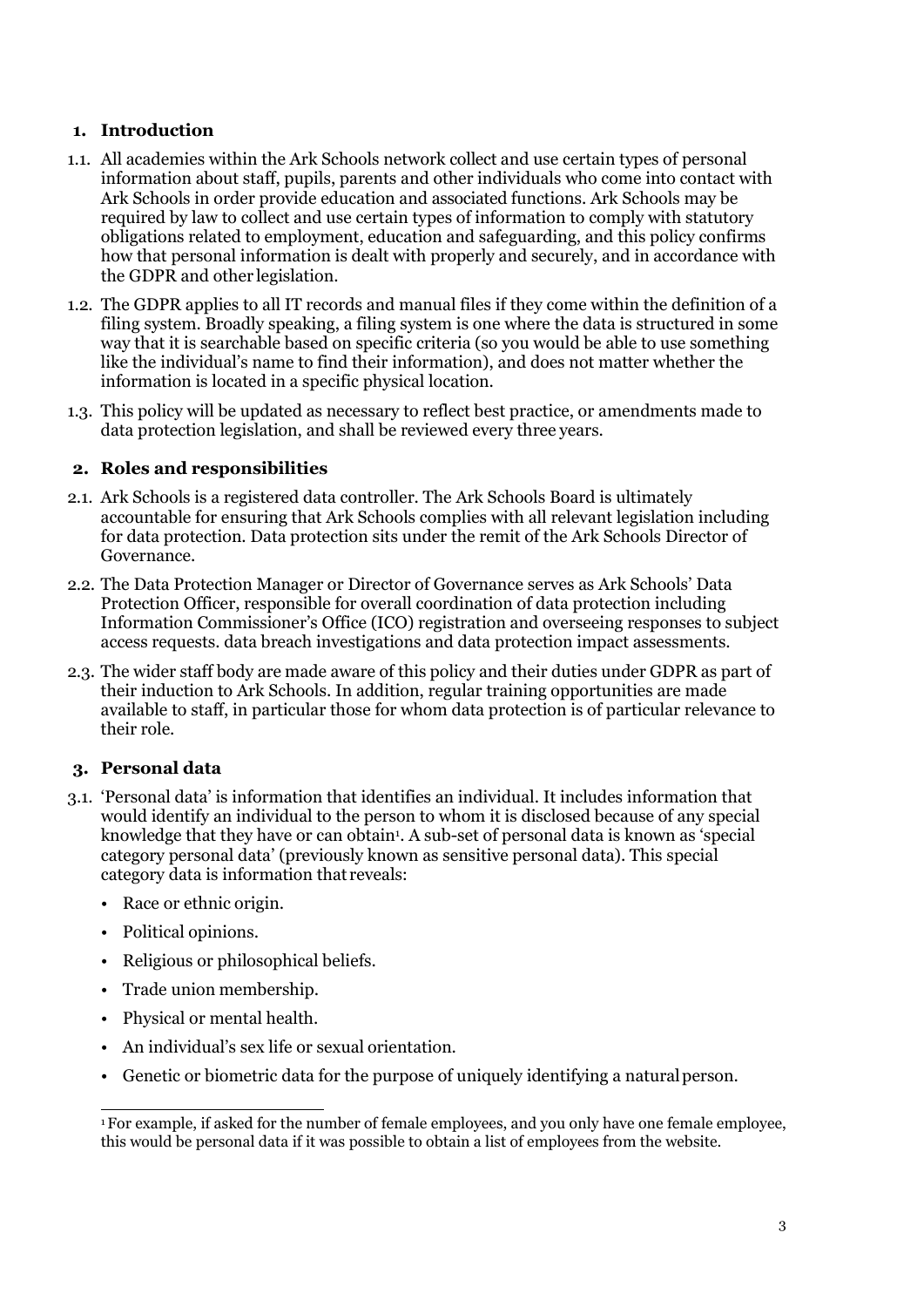- 3.2. Special Category Data is given special protection, and additional safeguards apply if this information is to be collected and used.
- 3.3. Information relating to criminal convictions shall only be held and processed where there is legal authority to do so.
- 3.4. Ark Schools does not intend to seek or hold Special Category Data about staff or pupils except where we have been notified of the information, or it comes to the attention of Ark Schools via legitimate means (e.g., a grievance) or needs to be sought and held in compliance with a legal obligation or as a matter of good practice. Staff or pupils are under no obligation to disclose to Ark Schools their race or ethnic origin, political or religious beliefs, whether they are a trade union member or details of their sexual life (save to the extent that details of marital status and/or parenthood are needed for other purposes, e.g., pensionentitlements).

## <span id="page-3-0"></span>**4. Data protection principles**

4.1. The six data protection principles as laid down in the GDPR are always followed:

- Personal data shall be processed fairly, lawfully and in a transparent manner, and processing shall not be lawful unless one of the processing conditions can be met.
- Personal data shall be collected for specific, explicit, and legitimate purposes, and shall not be further processed in a manner incompatible with thosepurposes.
- Personal data shall be adequate, relevant, and limited to what is necessary for the purpose(s) for which it is being processed.
- Personal data shall be accurate and, where necessary, kept up to date.
- Personal data processed for any purpose(s) shall not be kept in a form which permits identification of individuals for longer than is necessary for the original purpose(s).
- Personal data shall be processed in such a way that ensures appropriate security of the data, including protection against unauthorised or unlawful processing and against accidental loss, destruction, or damage, using appropriate technical or organisational measures.
- 4.2. In addition to this, Ark Schools is committed to always ensuring that, anyone dealing with personal data shall be mindful of the individual's rights under the law (as explained in paragraphs 7 and 8 below).
- 4.3. Ark Schools is committed to always complying with the principles in 4.1. This means that Ark Schools will:
	- Inform individuals about how and why we process their personal data through the privacy notices which we issue.
	- Be responsible for checking the quality and accuracy of the information.
	- Regularly review the records held to ensure that information is not held longer than is necessary, and that it has been held in accordance with the data retention schedule.
	- Ensure that when information is authorised for disposal it is done appropriately.
	- Ensure appropriate security measures to safeguard personal information, whether held in paper files or electronically, and always follow the relevant security policy requirements.
	- Only share personal information with others when it is necessary and legally appropriate to do so.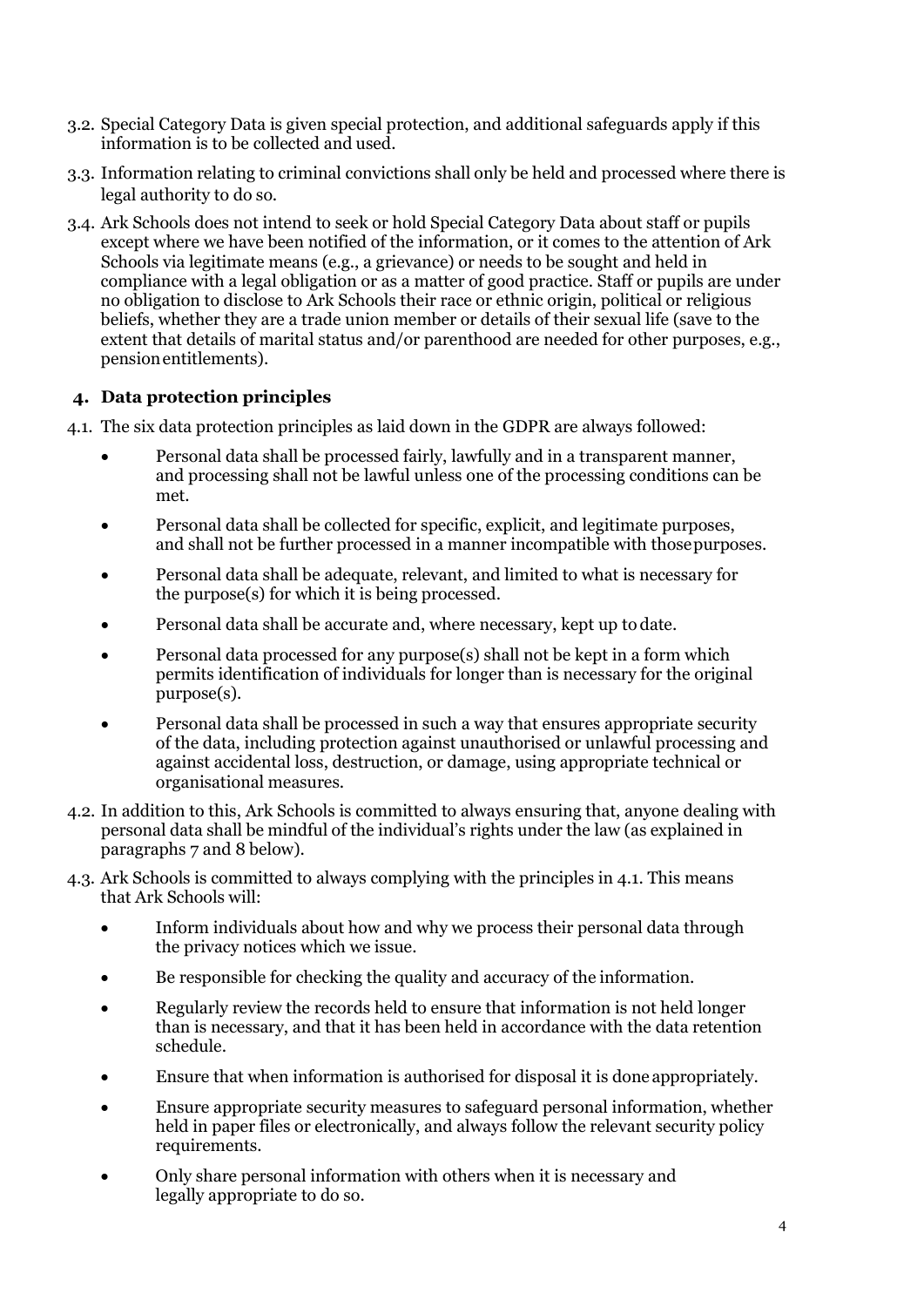- Set out clear procedures for responding to requests for access to personal information known as subject access requests (SAR).
- 4.3.1. Report any breaches of the GDPR in accordance with the procedure in paragraph 9 below.

## <span id="page-4-0"></span>**5. Conditions for processing personal data in the first Data Protectionprinciple**

- 5.1. The individual has given consent that is specific to the processing activity, and that consent is informed, unambiguous and freely given.
- 5.2. The processing is necessary for the performance of a contract, to which the individual is a party, or is necessary for the purpose of taking steps with regards to entering into a contract with the individual, at their request.
- 5.3. The processing is necessary for the performance of a legal obligation to which we are subject.
- 5.4. The processing is necessary to protect the vital interests of the individual oranother.
- 5.5. The processing is necessary for the performance of a task carried out in the public interest, or in the exercise of official authority vested in us.
- 5.6. Outside of fulfilling our public task, the processing is necessary for a legitimate interest of Ark Schools or that of a third party, except where this interest is overridden by the rights and freedoms of the individual concerned.

## <span id="page-4-1"></span>**6. Use of personal data by Ark Schools**

6.1. Ark Schools process personal data on pupils, staff and other individuals such as visitors. In each case, the personal data must be processed in accordance with the data protection principles as outlined in paragraph 4.1 above.

*Pupils*

- 6.2. The personal data held regarding pupils includes contact details, assessment/examination results, attendance information, characteristics such as ethnic group, special educational needs, any relevant medical information, and photographs.
- 6.3. The data is used to support the education of pupils, to monitor and report on their progress, to provide appropriate pastoral care, and to assess how well Ark Schools is doing, together with any other uses normally associated with this provision in a school environment. Personal data may also be used to maintain behaviour or safeguarding records.
- 6.4. Ark Schools may make use of limited personal data (such as contact details) relating to pupils, and their parents or guardians for fundraising, marketing or promotional purposes and to maintain relationships with pupils of Ark Schools, but only where consent has been provided for this.

6.5. In particular, Ark Schools may:

- Transfer information to any association society or club set up for the purpose of maintaining contact with pupils or for fundraising, marketing or promotional purposes relating to Ark Schools but only where consent has beenobtained first.
- Make personal data, including sensitive personal data, available to staff for planning curricular or extra-curricular activities.
- Keep the pupil's previous school informed of their academic progress and achievements e.g., sending a copy of the school reports for the pupil's first year at Ark Schools to their previous school.
- Use photographs of pupils in accordance with the Using Technology Safely policy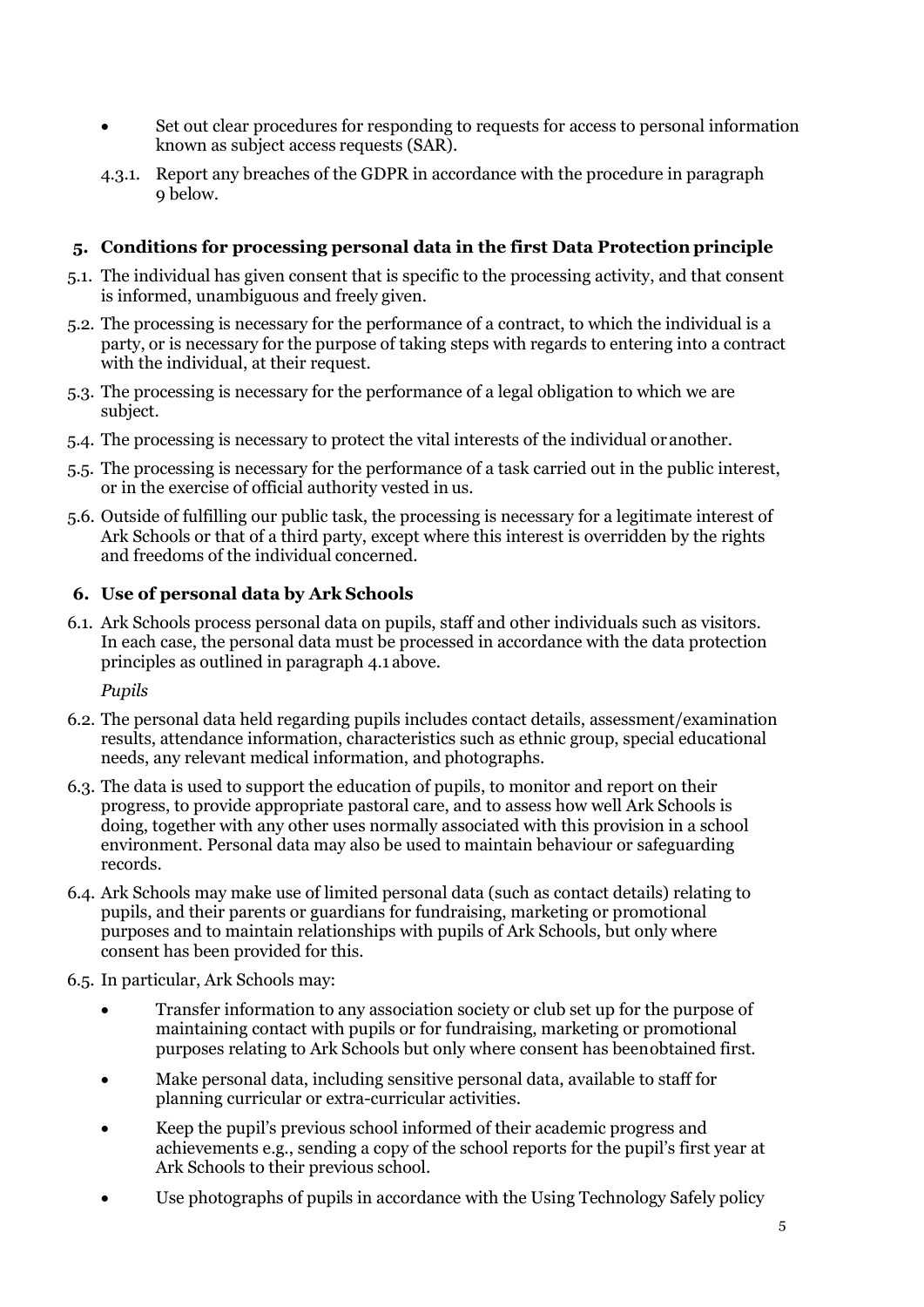and associated photography procedures.

- Use pupil personal data to ensure necessary access to online resources can be maintained to facilitate both classroom and remote learning.
- 6.6. Any wish to limit or object to any use of personal data should be notified to the school Data Protection Lead and Ark Schools Data Protection Officer in writing, which will be acknowledged by the relevant school in writing. If, in the view of the school Data Protection Lead and Ark Schools Data Protection Officer the objection cannot be maintained, the individual will be given written reasons why Ark Schools cannot comply with their request. This decision can be appealed to the Ark Schools Director of Governance or the ICO.

*Staff*

- 6.7. The personal data held about staff will include contact details, employment history, information relating to career progression, information relating to DBS checks and photographs, as well as information required to administer your terms and conditions of employment including occupational pensions.
- 6.8. The data is used to comply with legal obligations placed on Ark Schools in relation to employment, and the education of children in a school environment. Ark Schools may pass information to other regulatory authorities where appropriate and may use names and photographs of staff in publicity and promotional material. Personal data will also be used when giving references.
- 6.9. Staff should note that information about disciplinary action may be kept for longer than the duration of the sanction. Although treated as "spent" once the period of the sanction has expired, the details of the incident may need to be kept for a longer period.
- 6.10. Any wish to limit or object to the uses of personal data should be notified to the school Data Protection Lead and Ark Schools Data Protection Officer who will ensure that this is recorded and adhered to if appropriate. If the school Data Protection Lead and Ark Schools Data Protection Officer are of the view that it is not appropriate to limit the use of personal data in the way specified, the individual will be given written reasons why Ark Schools cannot comply with their request. This decision can be appealed to the Ark Schools Director of Governance or the ICO.

## *Information relating to DBS checks*

6.11. DBS checks are carried out based on Ark School's legal obligations in relation to the safer recruitment of staff as stipulated in the Independent School Standards Regulations and the DBS information (which will include personal data relating to criminal convictions and offences) is further processed in the substantial public interest, with the objective of safeguarding children. Retention of the information is covered by the Data Retention Schedule.

Access to the DBS information is restricted to individuals who have a genuine need to have access to it for their job roles. In addition to the provisions of the GDPR and the Data Protection Act 2018, disclosure of this information is restricted by section 124 of the Police Act 1997 and disclosure to third parties will only be made if it is determined to be lawful.

## *Other Individuals*

6.12. Ark Schools may hold personal information in relation to other individuals who have contact with the school, such as volunteers and guests. Such information shall be held only in accordance with the data protection principles and shall not be kept longer than necessary.

## <span id="page-5-0"></span>**7. Security of personal data**

7.1. Ark Schools will take reasonable steps to ensure that members of staff will only have access to personal data where it is necessary for them to carry out their duties. All staff will be made aware of this Policy and their duties under the GDPR. Ark Schools will take all reasonable steps to ensure that all personal information is held securely and is not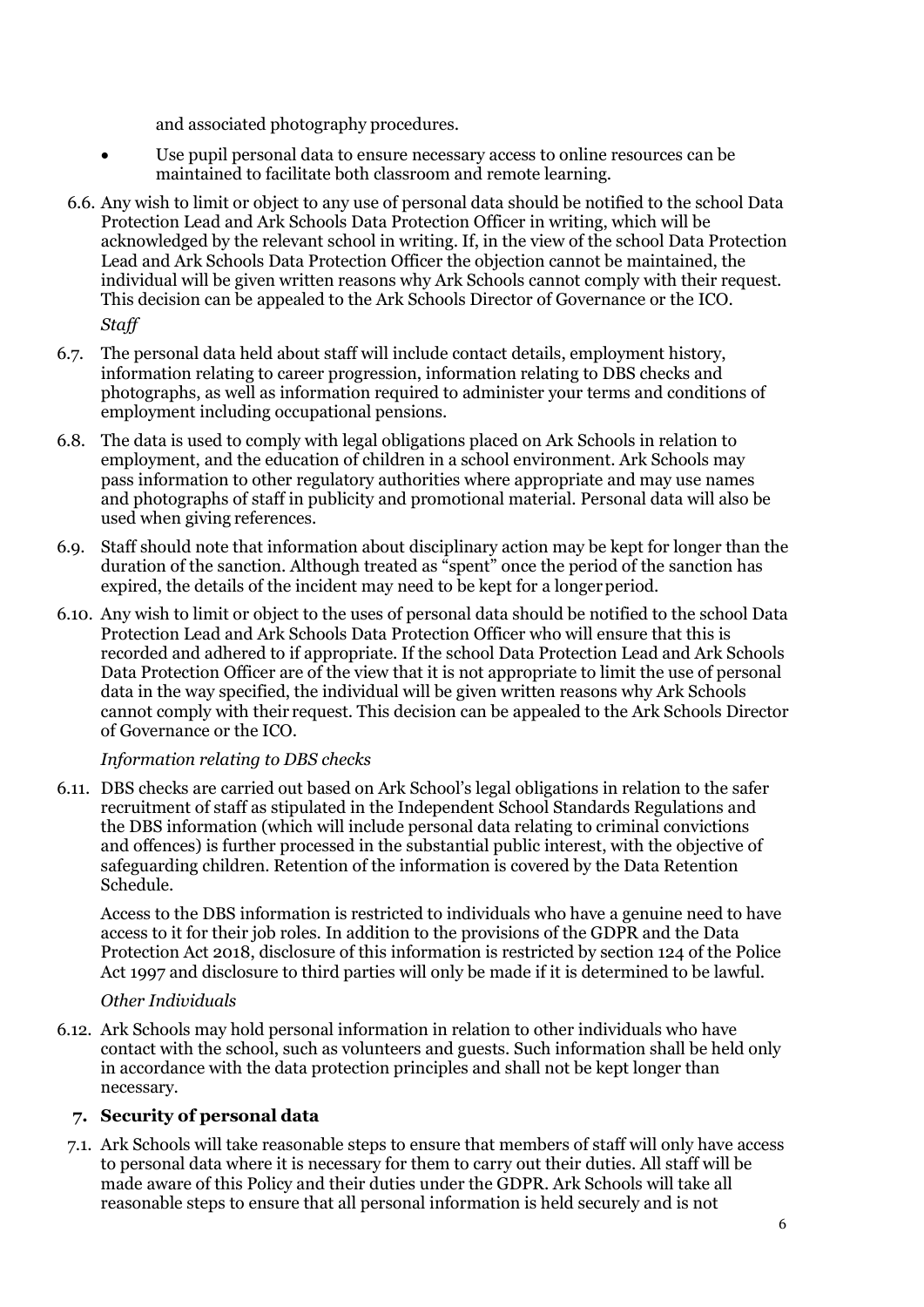accessible to unauthorised persons.

7.2. For further details as regards security of IT systems, please refer to the ICT Policy. The Ark Schools' Incident Response Strategy outlines how data kept on Ark's servers/cloudbased storage will be kept secure, and then recovered, in the event of a major incident.

## <span id="page-6-0"></span>**8. Disclosure of personal data to third parties**

8.1. The following list includes the most common reasons that Ark Schools will authorise disclosure of personal data to a third party:

- To give a confidential reference relating to a current or former employee, volunteer or pupil.
- For the prevention or detection of crime.
- For the assessment of any tax or duty.
- For administration of pensions and employee benefits.
- Where it is necessary to exercise a right or obligation conferred or imposed by law upon Ark Schools (other than an obligation imposed by contract).
- For the purpose of, or in connection with, legal proceedings (including prospective legal proceedings).
- For the purpose of obtaining legal advice.
- For research, historical and statistical purposes (so long as this neither supports decisions in relation to individuals, nor causes substantial damage or distress).
- To publish the results of public examinations or other achievements of pupils of Ark Schools.
- To disclose details of a pupil's medical condition where it is in the pupil's interests to do so and there is a legal basis for doing so, for example for medical advice, insurance purposes or to organisers of school trips. The legal basis will vary in each case but will usually be based on explicit consent, the vital interests of the child or reasons of substantial public interest (usually safeguarding the child or other individuals).
- To provide information to another educational establishment to which a pupil is transferring.
- To provide information to the Examination Authority as part of the examination process.
- To provide information to the relevant Government Department concerned with national education. At the time of the writing of this Policy, the Government Department concerned with national education is the Department for Education (DfE). The Examination Authority may also pass information to theDfE.
- 8.2. The DfE uses information about pupils for statistical purposes, to evaluate and develop education policy and to monitor the performance of the nation's education service as a whole. The statistics are used in such a way that individual pupils cannot be identified from them. On occasion the DfE may share the personal data with other Government Departments or agencies strictly for statistical or research purposes.
- 8.3. Ark Schools may receive requests from third parties (i.e., those other than the data subject, Ark Schools, and employees of Ark Schools) to disclose personal data it holds about pupils, their parents or guardians, staff or other individuals. This information will generally be disclosed, including where the information is necessary for the legitimate interests of the individual concerned or Ark Schools, unless one of the specific exemptions under data protection legislation applies.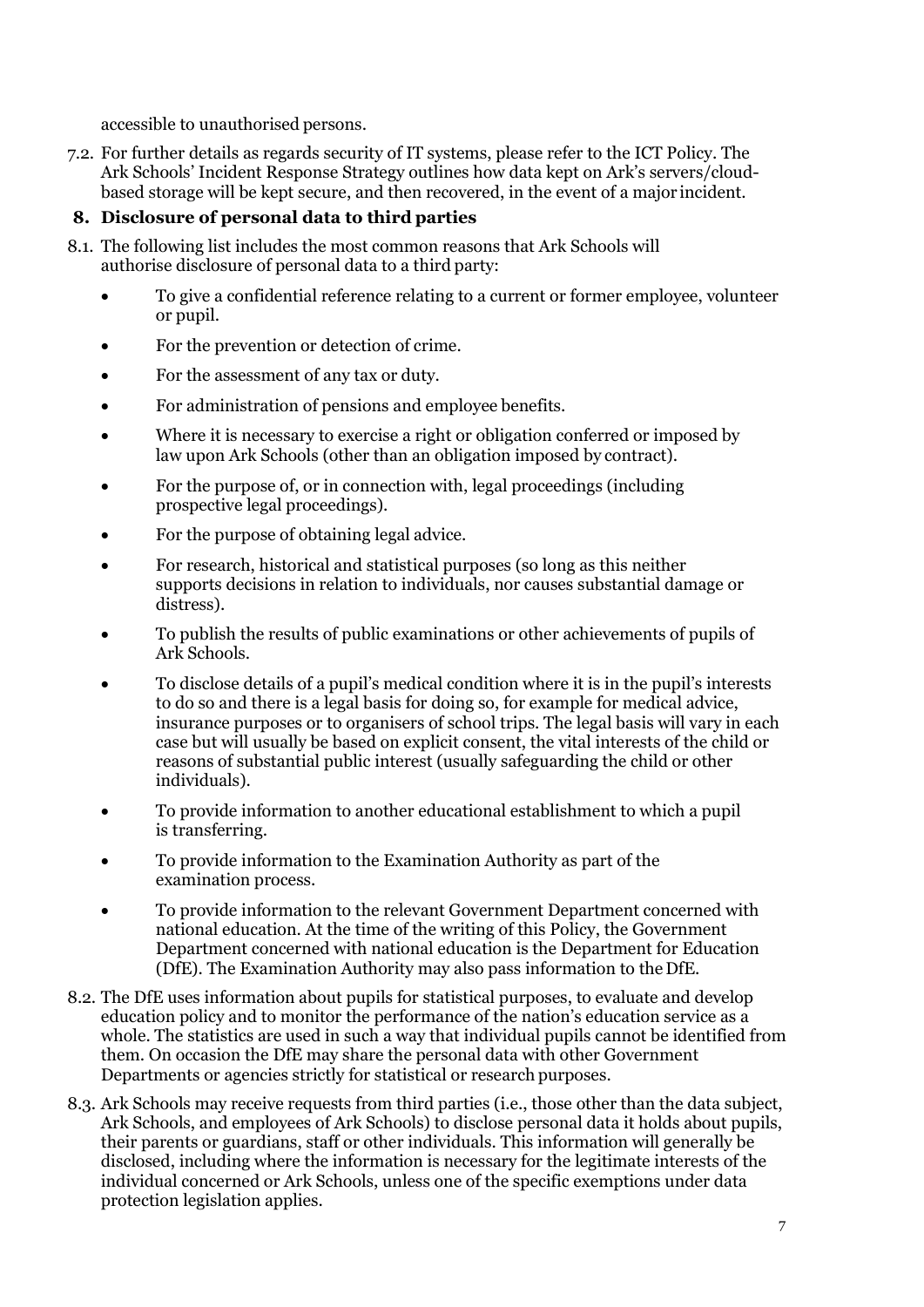8.4. All requests for the disclosure of personal data must be sent to the Ark Schools Data Protection Officer, who will review and decide whether to make the disclosure, ensuring that reasonable steps are taken to verify the identity of that third party before making any disclosure.

## <span id="page-7-0"></span>**9. Confidentiality of pupil concerns**

9.1.Where a pupil seeks to raise concerns confidentially with a member of staff and expressly withholds their agreement to their personal data being disclosed to their parents or guardian, Ark Schools will maintain confidentiality unless it has reasonable grounds to believe that the pupil does not fully understand the consequences of withholding their consent, or where Ark Schools believes disclosure will be in the best interests of the pupil or other pupils. Disclosure for a safeguarding purpose will be lawful because it will be in the substantial public interest.

## **10.Subject access requests (SAR)**

- <span id="page-7-1"></span>10.1. Anybody who makes a request to see any personal information held about them by Ark Schools is making a subject access request. All information relating to the individual, including that held in electronic or manual files should be considered for disclosure, provided that they constitute a "filing system" (see clause 1.5).
- 10.2. The individual's full subject access right is to know:
	- Whether personal data about them is being processed.
	- The purposes of the processing.
	- The categories of personal data concerned.
	- The recipients or categories of recipient to whom their personal data have been or will be disclosed.
	- The envisaged period for which the data will be stored or where that is not possible, the criteria used to determine how long the data are stored.
	- The existence of a right to request rectification or erasure of personal data or restriction of processing or to object to the processing.
	- The right to lodge a complaint with the ICO.
	- Where the personal data are not collected from the individual, anyavailable information as to their source.
	- Details of the safeguards in place for any transfers of their data to locations outside the European Economic Area.
- 10.3. Schools should send all requests to [dataprotection@arkonline.org](mailto:dataprotection@arkonline.org) within two working days of receipt and must be dealt with in full without delay, at the latest within one month of receipt.
- 10.4. Where a child or young person does not have sufficient understanding to make their own request (usually those under the age of thirteen, or thirteen and over but with a special educational need which makes understanding their information rights more difficult), a person with parental responsibility can make a request on their behalf.

The Data Protection Officer must, however, be satisfied that:

10.4.1. The child or young person lacks sufficient understanding.

10.4.2. The request made on behalf of the child or young person is in their interests.

10.5. Any individual, including a child or young person with ownership of their own information rights, may appoint another person to request access to their records. In such circumstances Ark Schools must have written evidence that the individual has authorised the person to make the application and the Data Protection Officer must be confident of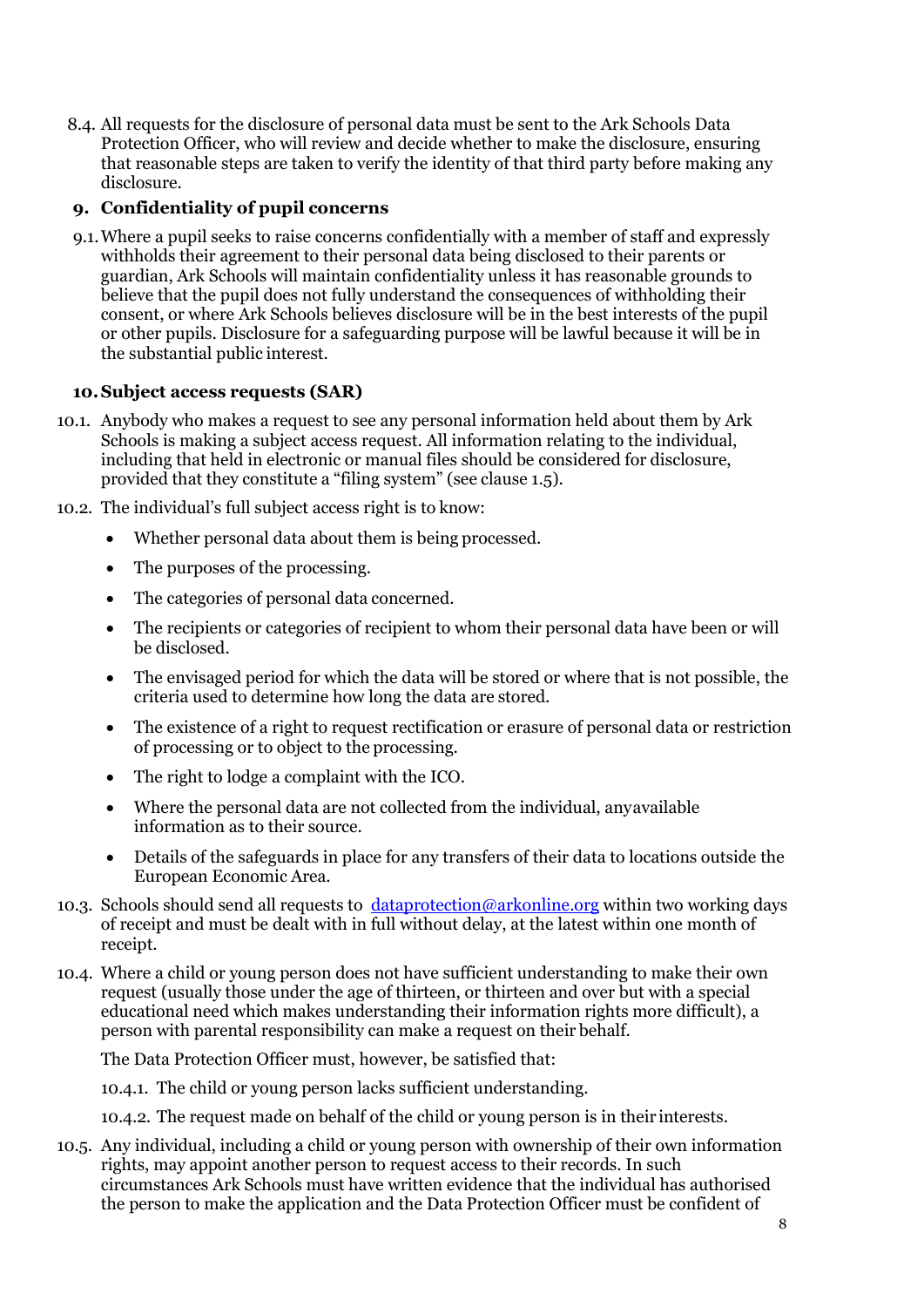the identity of the individual making the request and of the authorisation of the individual to whom the request relates.

- 10.6. Access to records will be refused in instances where an exemption applies, for example, information sharing may place the individual at risk of significant harm or jeopardise police investigations into any alleged offence(s).
- 10.7. A subject access request must be acknowledged in writing. Ark Schools may ask for any further information reasonably required to locate the information.
- 10.8. An individual only has the automatic right to access information about themselves, and care needs to be taken not to disclose the personal data of third parties where consent has not been given, or where seeking consent would not be reasonable, and it would not be appropriate to release the information. Particular care must be taken in the case of any complaint or dispute to ensure confidentiality is protected.
- 10.9. All files must be reviewed by the Data Protection Officer before any disclosure takes place. Access will not be granted before this review has taken place.
- 10.10.Where all the data in a document cannot be disclosed a permanent copy should be made and the data obscured or retyped if this is more sensible. A copy of the full document and the altered document should be retained, with the reason why the document wasaltered.

## <span id="page-8-0"></span>**11. Exemptions to access by data subjects**

- 11.1. Where a claim to legal professional privilege could be maintained in legal proceedings, the information is likely to be exempt from disclosure unless the privilege iswaived.
- 11.2. There are other exemptions from the right of subject access. If Ark Schools intends to apply any of them to a request then Ark Schools will usually explain which exemption is being applied and why.

#### <span id="page-8-1"></span>**12. Other rights of individuals**

- 12.1. Ark Schools has an obligation to comply with the rights of individuals under the law and takes these rights seriously. The following section sets out how Ark Schools will comply with the rights to:
	- Object to Processing.
	- Rectification.
	- Erasure.
	- Data Portability.

#### *Right to object to processing*

- 12.2. An individual has the right to object to the processing of their personal data on the grounds of pursuit of a public interest (ground 5.5 above) where they do not believe that those grounds are adequately established.
- 12.3. Where such an objection is made, it must be sent to the school Data Protection Lead and Ark Schools Data Protection Officer within two working days of receipt by the school, who will assess whether there are compelling legitimate grounds to continue processing which override the interests, rights and freedoms of the individuals, or whether the information is required for the establishment, exercise or defence of legal proceedings.
- 12.4. The school Data Protection Lead and Ark Schools Data Protection Officer shall be responsible for notifying the individual of the outcome of their assessment within twenty working days of receipt of the objection.

#### *Right to rectification – inaccurate personal data that should be corrected*

12.5. An individual has the right to request the rectification of inaccurate data without undue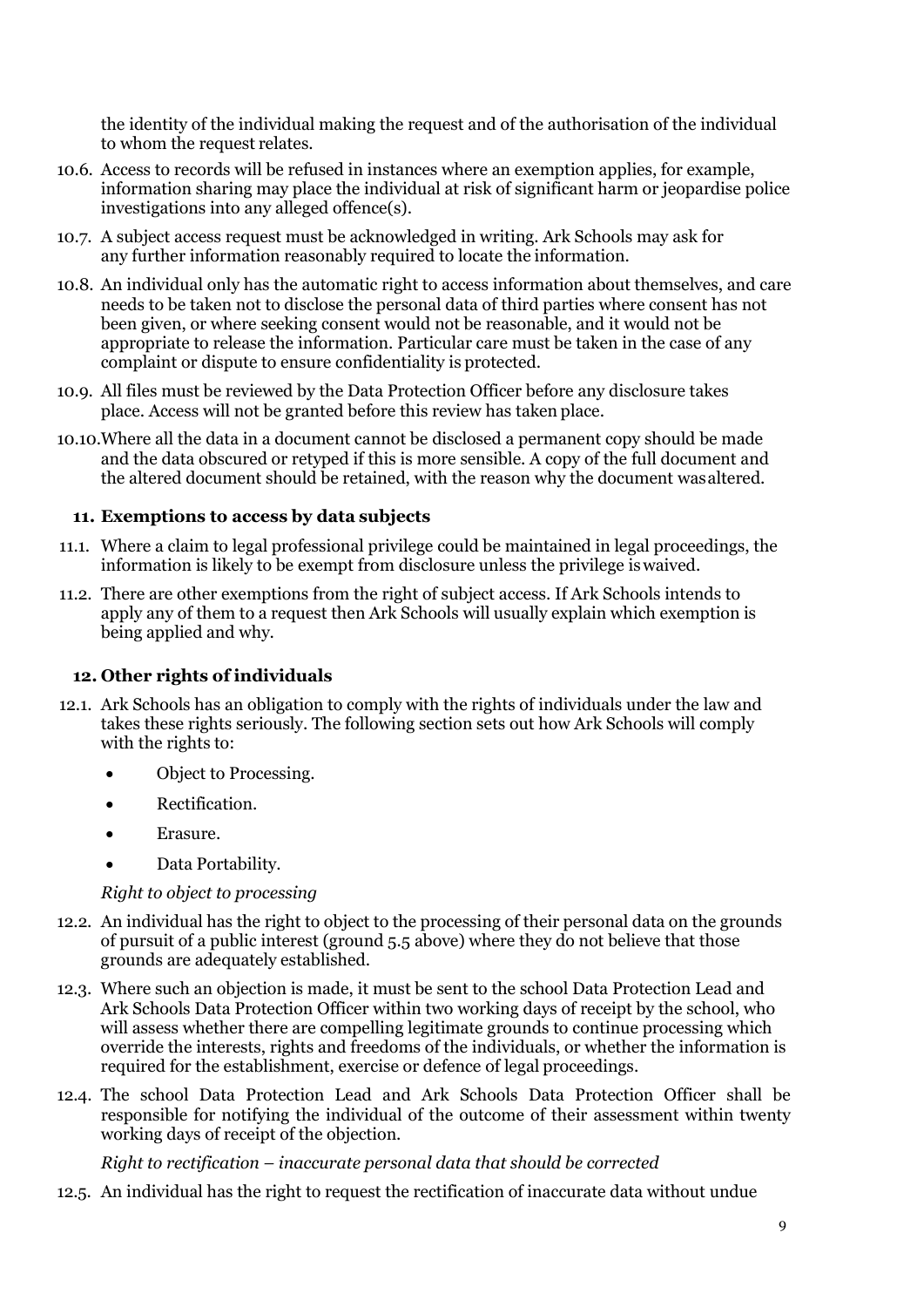delay. Where any request for rectification is received, it should be sent to the school Data Protection Lead and Ark Schools Data Protection Officer within two working days of receipt by the school, and where adequate proof of inaccuracy is given, the data shall be amended as soon as reasonably practicable, and the individual notified.

- 12.6. Where there is a dispute as to the accuracy of the data, the request and reasons for refusal shall be noted alongside the data and communicated to the individual. This decision can be appealed to the Ark Schools Director of Governance or the ICO.
- 12.7. An individual also has a right to have incomplete information completed by providing the missing data, and any information submitted in this way shall be updated without undue delay.

## *Right to erasure – the right to be forgotten*

- 12.8. Individuals have a right, in certain circumstances, to have data permanently erased without undue delay. This right arises in the following circumstances:
	- Where the personal data is no longer necessary for the purpose(s) for which it was collected and processed.
	- Where consent is withdrawn and there is no other legal basis for the processing.
	- Where an objection has been raised under the right to object and found to be legitimate.
	- Where personal data is being unlawfully processed (usually where one of the conditions for processing cannot be met).
	- Where there is a legal obligation on Ark Schools to delete.
- 12.9. The school Data Protection Lead and Ark Schools Data Protection Officer will make a decision regarding any application for erasure of personal data and will balance the request against the exemptions provided for in law. Where a decision is made to erase the data, and this data has been passed to other data controllers, and/or has been made public, reasonable attempts to inform those controllers of the request shall bemade.

## *Right to restrict processing – where data processing needs to be paused*

- 12.10. In the following circumstances, processing of an individual's personal data may be restricted:
	- Where the accuracy of data has been contested, during the period when Ark Schools is attempting to verify the accuracy of the data.
	- Where processing has been found to be unlawful, and the individual has asked that there be a restriction on processing rather than erasure.
	- Where data would normally be deleted, but the individual has requested that their information be kept for the purpose of the establishment, exercise or defence of a legal claim.
	- Where there has been an objection made under para 8.2 above, pending the outcome of any decision.

## *Right to portability – where data needs to be transferred*

12.11. If an individual wants to send their personal data to another organisation they have a right to request that Ark Schools provides their information in a structured, commonly used, and machine-readable format. As this right is limited to situations where Ark Schools is processing the information based on consent or performance of a contract, the situations in which this right can be exercised will be limited. If a request for this is made, it should be forwarded to the school Data Protection Lead and Ark Schools Data Protection Officer within two working days of receipt by the school, who will review and revert as necessary.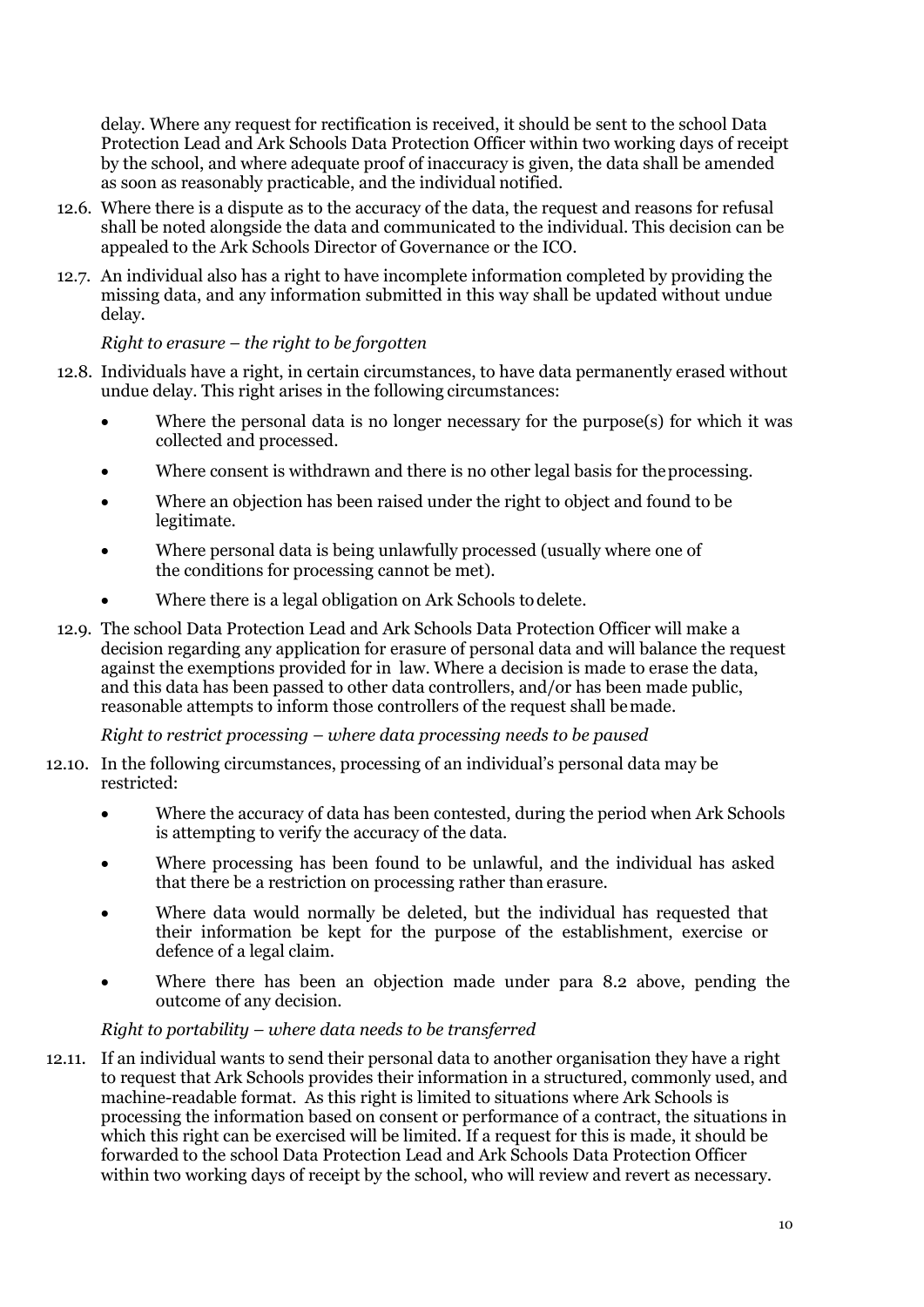## <span id="page-10-0"></span>**13. Breach of any requirement of the GDPR**

- 13.1.All breaches of the GDPR or the confidentiality, integrity or availability of any personal data, including a breach of any of the data protection principles, shall be reported as soon as it is/ they are discovered, to the Ark Schools Data Protection Officer.
- 13.2. Once notified, the Ark Schools Data Protection Officer shall assess:
	- The extent of the breach.
	- The risks to the data subjects because of the breach.
	- Any security measures in place that will protect the information.
	- Any measures that can be taken immediately to mitigate the risk to theindividuals.
- 13.3. Unless the Ark Schools Data Protection Officer concludes that there is unlikely to be any risk to the rights or freedoms of individuals from the breach, it must be notified to theICO within seventy-two hours of the breach having come to the attention of Ark Schools, unless a delay can be justified.
- 13.4. The ICO shall be told:
	- Details of the breach, including the volume of data at risk, and the number and categories of data subjects.
	- The contact point for any enquiries (which shall usually be the Ark Schools Data Protection Officer).
	- The likely consequences of the breach.
	- Measures proposed or already taken to address the breach.
- 13.5. If the breach is likely to result in a high risk to the rights and freedoms of the affected individuals then the Ark Schools Data Protection Officer or a member of the schools Senior Leadership Team shall notify data subjects of the breach without undue delay unless the data would be unintelligible to those not authorised to access it, or measures have been taken to mitigate any risk to the affected individuals.
- 13.6. Data subjects shall be told:
	- The nature of the breach.
	- Who to contact with any questions.
	- Measures taken to mitigate any risks.
- 13.7. The Ark Schools Data Protection Officer shall then be responsible for instigating an investigation into the breach, including how it happened, and whether it could have been prevented. Any recommendations for further training or a change in procedure shall be made by the Data Protection Officer and the school's Senior Leadership Team and a decision made about implementation of those recommendations.

## **14. DataProtectionComplaintsProcedure**

Ark Schools aims to comply fully with its obligations under the GDPR. If you have any questions or concerns regarding Ark Schools' management of personal data including your subject rights, please contact the Data Protection Officer [\(dataprotection@arkonline.org\)](mailto:dataprotection@arkonline.org) who is responsible for ensuring Ark Schools is compliant with the GDPR.

If Ark Schools holds inaccurate information about you, contact the Data Protection Officer  $(dataprotein@arkonline.org)$  explaining what the problem is and where appropriate provide with any evidence to show what the information should say. It is advisable to keep copies of the correspondence. If after a reasonable amount of time (twenty-eight days is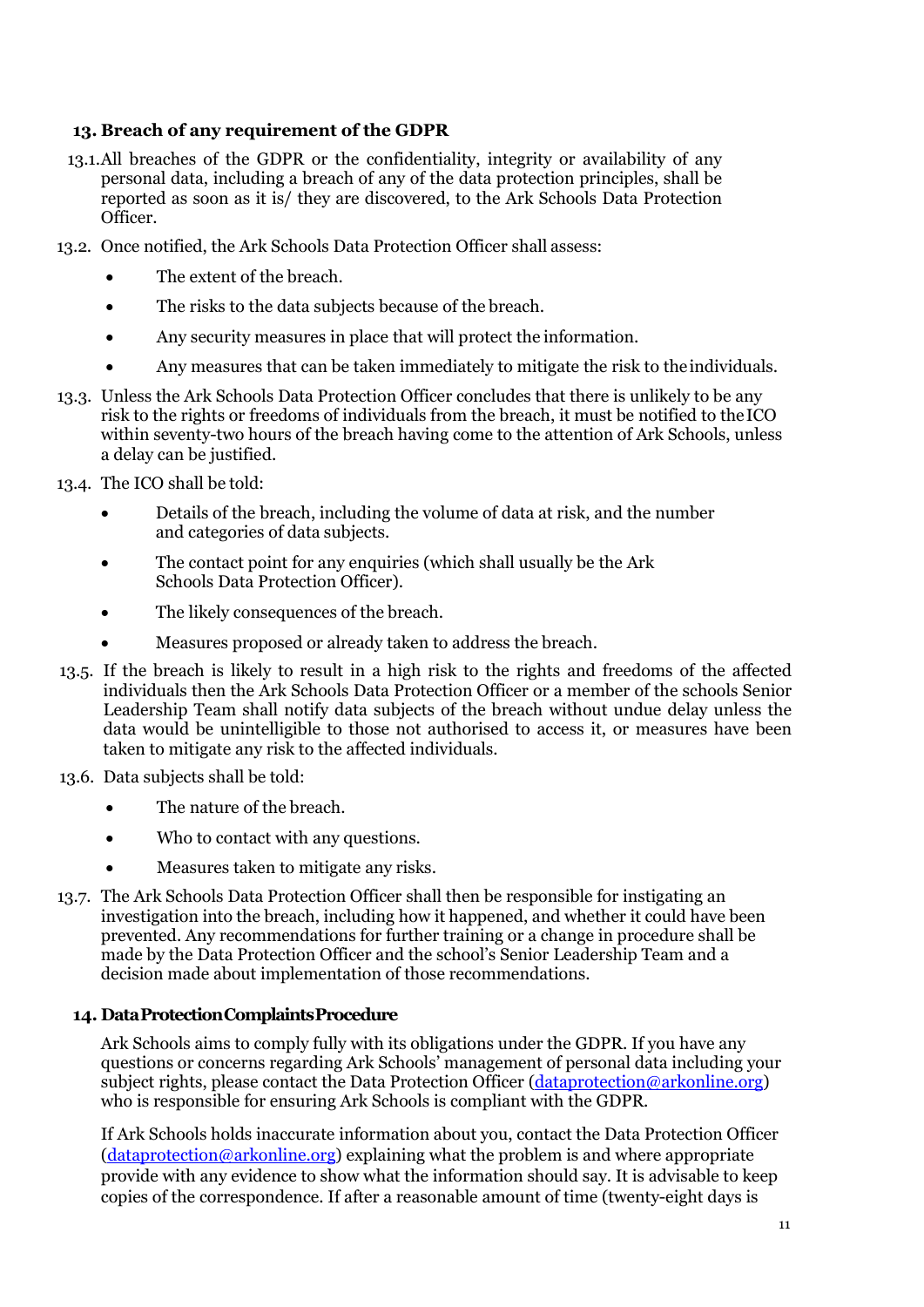recommended) the information has not been corrected, you can make a complaint.

If you feel that your questions/concerns have not been dealt with adequately on any data protection matter please get in touch with the Data Protection Officer and the matter will be escalated to the Ark Schools Director of Governance.

If you remain unhappy with our response or if you need any advice you can contact the ICO. Please visit thei[r website](https://ico.org.uk/concerns/) for information on how to make a data protection complaint.

## **15. Ark Schools and Freedom of Information Act 2000 (FOI)**

- <span id="page-11-0"></span>15.1. Ark Schools is subject to the Freedom of Information Act 2000 (FOI) as a public authority, and as such, must comply with any requests for information in accordance with the principles laid out in the Act.
- 15.2. This means that Ark Schools must hold and publish a FOI Publication Scheme, to communicate what information Ark Schools makes readily available to the public, and where it can be found. It also means that Ark Schools must have procedures in replace to respond to FOI requests.
- 15.3. This section of the policy provides further information on the FOI Publication Scheme and FOI requests.

## <span id="page-11-1"></span>**16. Freedom of Information Publication Scheme**

- 16.1. The Freedom of Information Act requires every public authority to have a publication scheme. The Ark Schools publication scheme contained within this policy (see Appendix 1) was developed to ensure all our schools are as transparent as possible when it comes to the publication of information. Most of the information listed below is published routinely on the school's websites and in their individual prospectuses. Stakeholders are invited to review the publication scheme before submitting an FOI request.
- 16.2. This publication scheme has the followingaims:
	- To proactively publish or otherwise make available as a matter of routine, information, including environmental information, which is held by Ark Schools and falls within the classification below (see Appendix 1).
	- To specify the information that is held by the Ark Schools and falls within the classifications below (see Appendix 1).
	- To proactively publish or otherwise make available as a matter of routine, information in line with the statements contained within this scheme.
	- To produce and publish the methods by which the specific information is made routinely available so that it can easily be identified and accessed by members of thepublic.
	- To review and regularly update the information Ark Schools makes available under this scheme.
	- To produce a schedule of fees charged for access to information which is made proactively available.
	- To make this publication scheme available to the public.
	- 16.3. The publication scheme and the material it covers will be readily available in hard copy from Ark Schools and can be requested from Reception. It is also available on the Ark and relevant school websites. This scheme conforms to the model scheme for Academies approved by the ICO.

## **17. Method by which information under the Publication Scheme is madeavailable**

<span id="page-11-2"></span>17.1. Ark Schools will indicate clearly to the public what information is covered by this scheme and how it can be obtained. Where it is within the capability of Ark Schools, information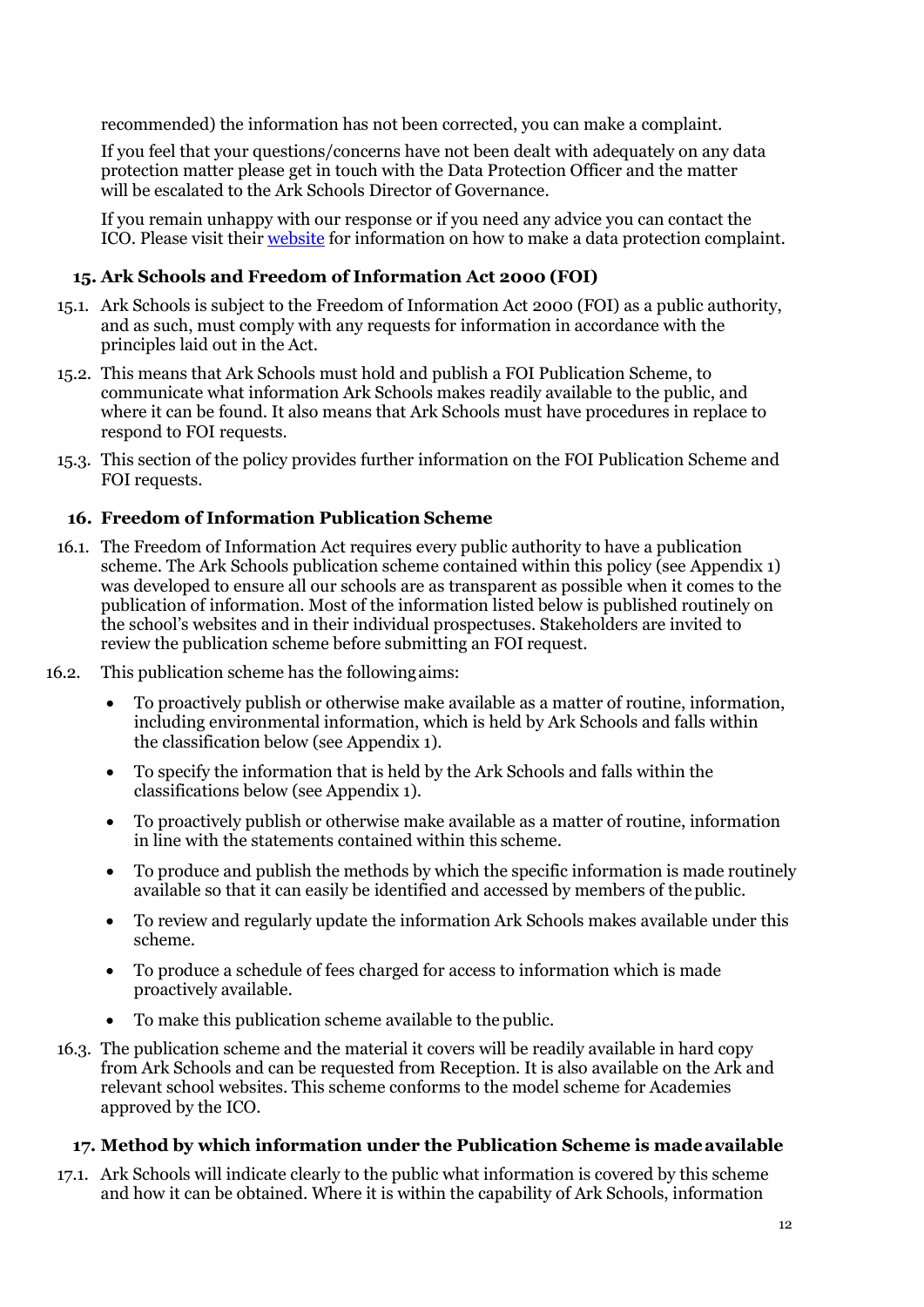will be provided on our website. Where it is impracticable to make information available on our websiteor when an individual does not wish to access the information by this method, Ark Schools will indicate how information can be obtained by other means and provide it by those means.

- 17.2. In exceptional circumstances, some information may be available only by viewing in person. Where this manner is specified, contact details will be provided and an appointment to view the information will be arranged within a reasonable timescale. Information will be provided in the language in which it is held or in such other language that is legally required. Where Ark Schools is legally required to translate any information, it will doso.
- 17.3. Obligations under disability and discrimination legislation, and any other legislation, to provide information in other forms and formats will be adhered to when providing information in accordance with this scheme.

<span id="page-12-0"></span>

|  |  | 18. Schedule of charges under Freedom of Information Publication Scheme |  |
|--|--|-------------------------------------------------------------------------|--|
|  |  |                                                                         |  |

| <b>Type of Charge</b>                    | <b>Description</b>                         | <b>Basis of charge</b>              |  |
|------------------------------------------|--------------------------------------------|-------------------------------------|--|
| <b>Disbursement cost</b>                 | Photocopying/Printing $@$ 10p per          | Actual cost 10p                     |  |
|                                          | sheet                                      |                                     |  |
|                                          | Photocopying/Printing $@$ 50p<br>per sheet | Actual cost 50p                     |  |
|                                          | Postage                                    | Actual cost of Royal                |  |
|                                          |                                            | Mail standard 2 <sup>nd</sup> class |  |
| See our Charging Policy for more details |                                            |                                     |  |

- Where the cost of postage, printing or photocopying is below **£10.00**, we will not make a charge.
- Where it is over £10.00, the first £10.00 will be free of charge, after that we will charge the full estimated cost of postage and copying.
- Before we produce the information, we shall inform you of the total cost. You may wish to refine the request to reduce the cost and we would be happy to discuss this with you.

## **19. Freedom of Information requests**

- <span id="page-12-1"></span>19.1. A request for any information from Ark Schools is technically a request under the FOI, whether the individual making the request mentions the FOI. However, the ICO has stated that routine requests for information (such as a parent requesting a copy of a policy) can be dealt with outside of the provisions of theAct.
- 19.2. In all non-routine cases, if the request is simple and the information is to be released, then the individual who received the request can release the information but must ensure that this is done within the timescale set out below. A copy of the request and response should then be sent to the Ark Schools Data Protection Officer via  $foi@arkonline.org$ .
- 19.3. All other requests should be referred in the first instance to the Ark Schools Data Protection Officer via [foi@arkonline.org](mailto:foi@arkonline.org) who may allocate another individual to deal with the request. This must be done promptly, and at most within three working days of receiving the request.
- 19.4. When considering a request under FOI, please bear in mind that a release under FOI is treated as a release to the general public, and so once it has been released to an individual, anyone can then access it, and you cannot restrict access when releasing by marking the information "confidential" or "restricted".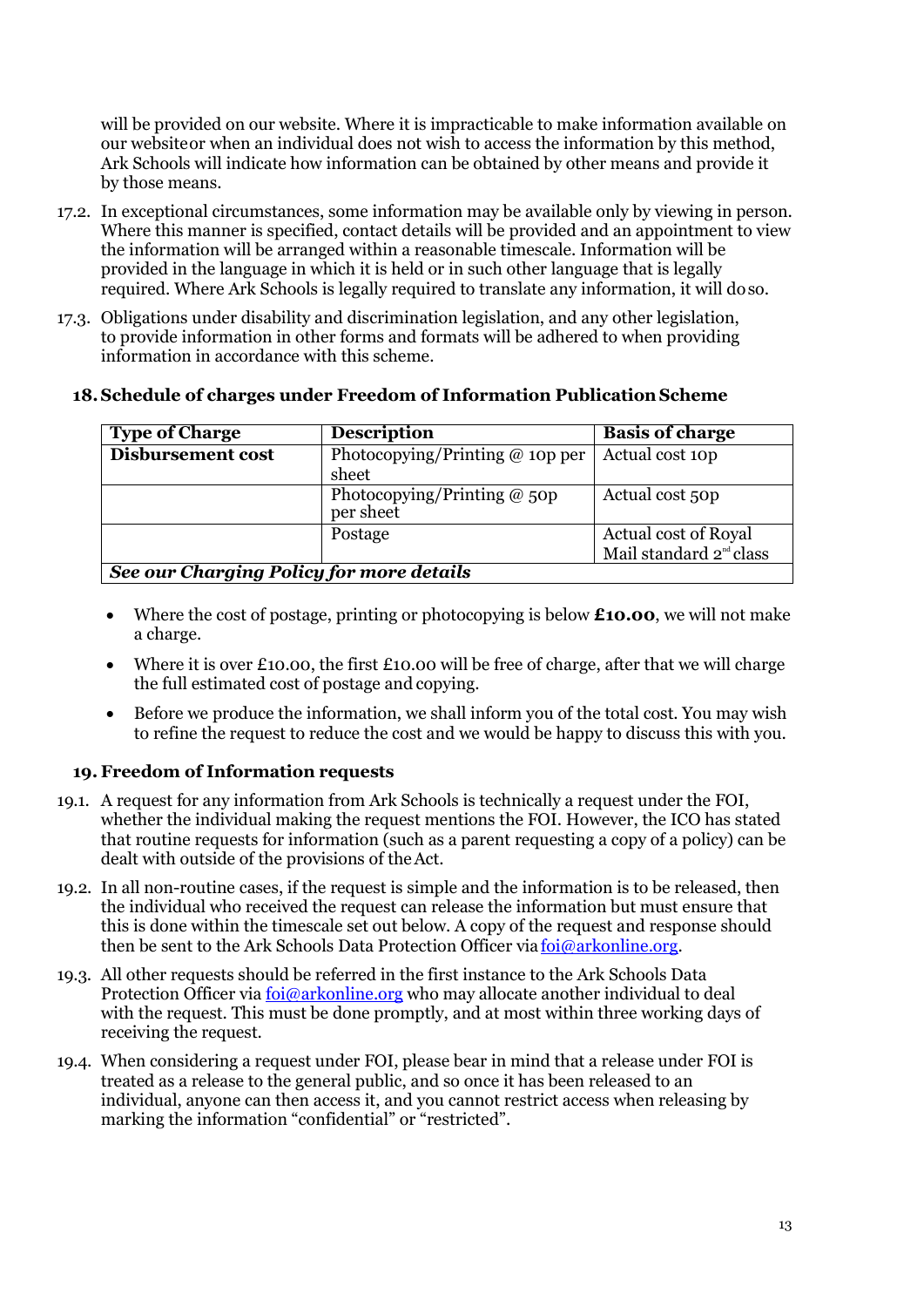## <span id="page-13-0"></span>**20. Time limit for compliance with FOI requests**

20.1. Ark Schools must respond as soon as possible, and in any event, within twenty working days of the date of receipt of the request. For Ark Schools when calculating the twenty working day deadline, a "working day" is a school day (one in which pupils are in attendance), subject to an absolute maximum of sixty normal working days (not school days) to respond.

## <span id="page-13-1"></span>**21. Procedure for dealing with a request**

- 21.1. When a request is received that cannot be dealt with by simply providing the information, it should be referred in the first instance to the Ark Schools Data Protection Officer who may re-allocate to an individual with responsibility for the type of information requested.
- 21.2. The first stage in responding is to determine whether Ark Schools "holds" the information requested. Ark Schools will hold the information if it exists in computer or paper format. Some requests will require Ark Schools to take information from different sources and manipulate it in someway.

Where this would take minimal effort, Ark Schools is considered to "hold" that information, but if the required manipulation would take a significant amount of time, the requestor should be contacted to explain that the information is not held in the manner requested and offered the opportunity to refine their request. For example, if a request required Ark Schools to add up totals in a spread sheet and release the total figures, this would be information "held" by Ark Schools. If Ark Schools would have to go through several spread sheets and identify individual figures and provide a total, this is likely not to be information "held" by Ark Schools, depending on the time involved in extracting the information.

The classes of information that are available include:

- Who we are and what we do Organisational information, prospectus, locations and contacts, constitutional and legal governance, instrument of government.
- What we spend and how we spend it  $-$  Financial information about income and expenditure, financial audit, funding agreements, procurement, tendering and contracts. (current and previous two years as a minimum).
- What our priorities are  $&$  how we are doing it Strategies and plans, performance indicators and audits.
- How we make decisions Decision making processes and records of decisions, internal criteria and procedures.
- Our policies and procedures Current written protocols, policies and procedures for delivering our services and responsibilities.
- Lists and Registers Information held in currently maintained lists, required by law and other lists and registers relating to the function of Ark Schools.
- The services we offer Advice and guidance, booklets and leaflets, transactions and media releases. A description of the services offered.

The classes of information will not generally include:

- Information the disclosure of which is prevented by law, or exempt under the Freedom of Information Act, or is otherwise properly considered to be protected from disclosure.
- Information in draft form.
- Information that is no longer readily available as it is contained in files that have been placed in archive storage or is difficult to access for similar reasons.
- 21.3. The second stage is to decide whether the information can be released, or whether one of the exemptions set out in the Act applies to the information. The sections mentioned in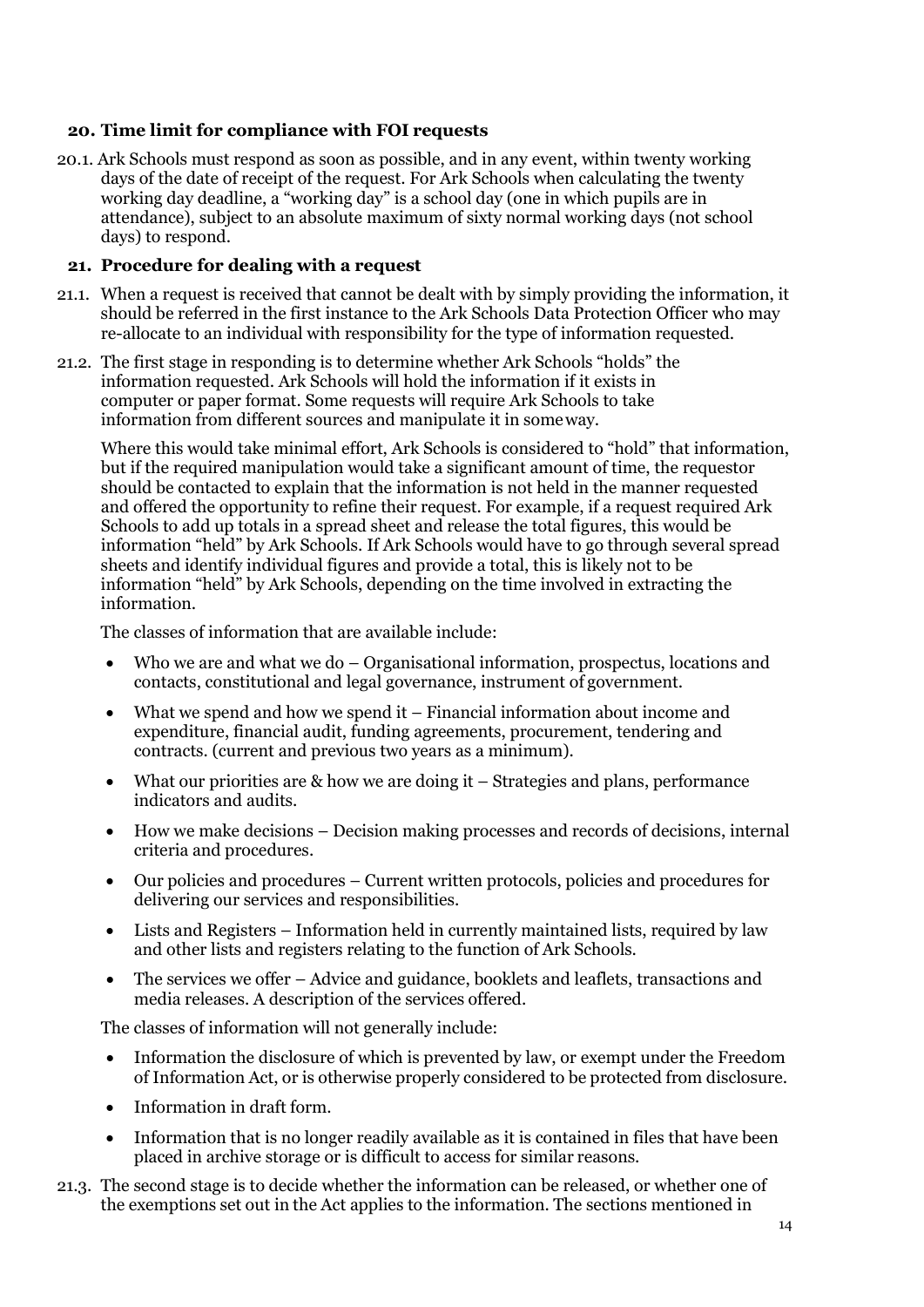italics are qualified exemptions. This means that even if the exemption applies to the information, you also must carry out a public interest weighting exercise, balancing the public interest in the information being released, as against the public interest in withholding the information.

Common exemptions include:

- Section 40 (1) the request is for the applicant's personal data. This must be dealt with under the subject access regime in the GDPR, detailed in paragraph 10 above.
- Section 40 (2) compliance with the request would involve releasing third party personal data, and this would be in breach of the GDPR principles as set out in paragraph 4.1 of the policy above.
- Section 41 information that has been sent to Ark Schools (but not Ark Schools' own information) which is confidential.
- Section  $21$  information that is already publicly available, even if payment of a fee is required to access that information.
- *Section 22 – information that Ark Schools intends to publish at a futuredate.*
- *Section 43 – information that would prejudice the commercial interests of Ark Schools and/or a third party.*
- *Section 38 – information that could prejudice the physical health, mental health or safety of an individual (this may apply particularly to safeguardinginformation).*
- *Section 31 – information which may prejudice the effective detection and prevention of crime – such as the location of CCTV cameras.*
- *Section 36 – information which, in the opinion of the chair of trustees of Ark Schools, would prejudice the effective conduct of Ark Schools. There is a specialform*
- *for this on the ICO's website to assist with the obtaining of the chair's opinion.*

#### **22.Responding to a request**

- <span id="page-14-0"></span>22.1. When responding to a request where Ark Schools has withheld some or all the information, Ark Schools must explain why the information has been withheld, quoting the appropriate section number and explaining how the information requested fits within that exemption. If the public interest test has been applied, this also needs to beexplained.
- 22.2. The letter should end by explaining to the requestor how they can complain either by reference to an internal review by the Director of Governance, or by writing to theICO.

#### **23.Contact**

- <span id="page-14-1"></span>23.1. As outlined above, Subject Access Requests can be submitted to [dataprotection@arkonline.org,](mailto:dataprotection@arkonline.org) and Freedom of Information Requests t[o](mailto:foi@arkonline.org) [foi@arkonline.org.](mailto:foi@arkonline.org)
- 23.2. Concerns, questions or complaints in relation to this policy or the publication scheme contained within it they should be sent to the Ark Schools Data Protection Officer via [dataprotection@arkonline.org.](mailto:dataprotection@arkonline.org)
- 23.3. If you require a paper version of any information set out under the FOI Publication Scheme, or want to ask whether information is available, contact Ark using the details set out above. You can also visit our website [www.arkonline.org.](http://www.arkonline.org/) To help us process requests quickly, any correspondence should be clearly marked 'Publication Scheme Request'.
- 23.4. If you are not satisfied with the assistance that you get or if we have not been able to resolve your complaint and you feel that a formal complaint needs to be made then this should be addressed to: Information Commissioner's Office, Wycliffe House, Water Lane, Wilmslow, Cheshire, SK9 5A, telephone: 0303 123 1113, website: [www.ico.org.uk](http://www.ico.org.uk/)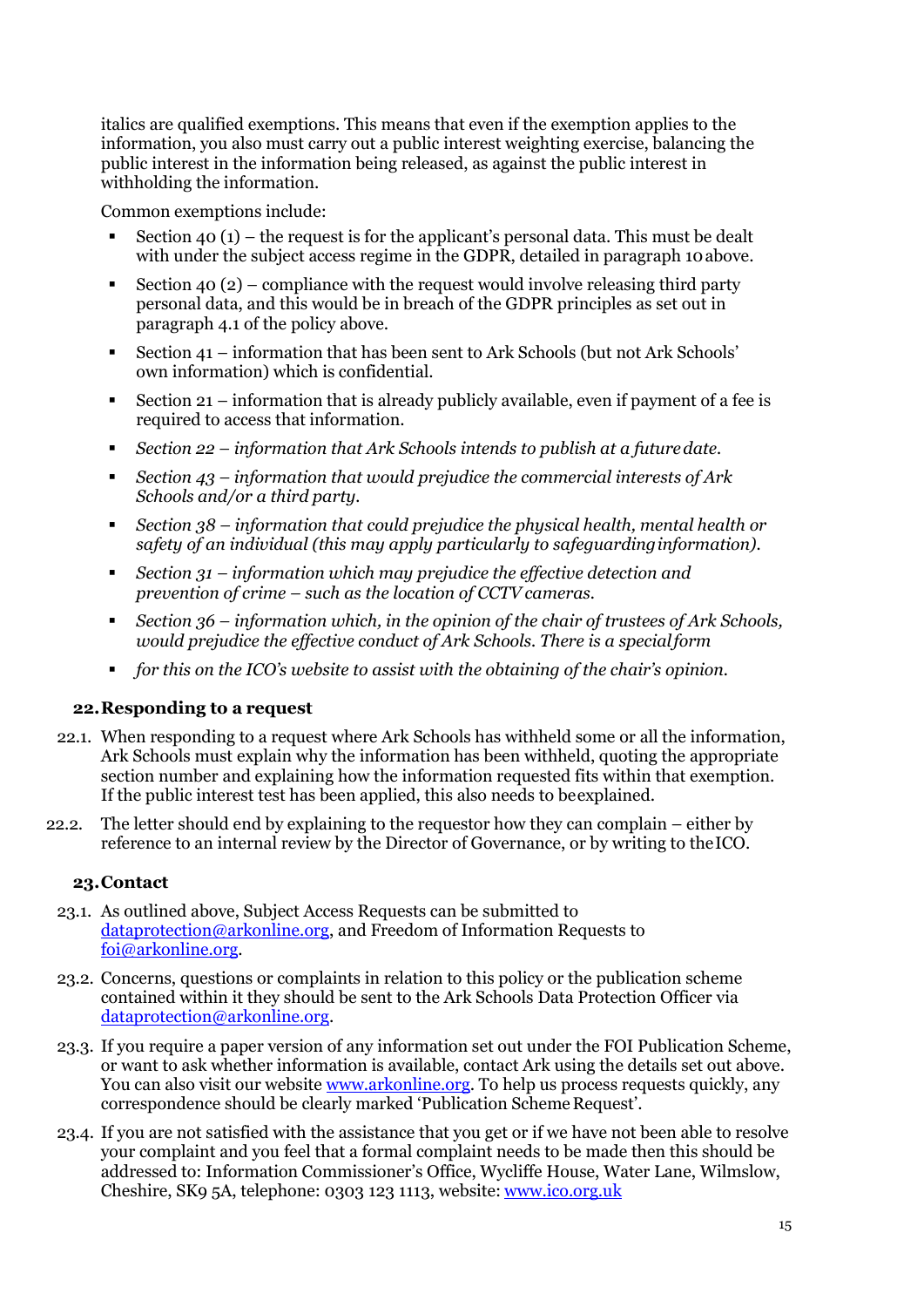| Appendix 1: Guide to information available under the Publication Scheme |  |
|-------------------------------------------------------------------------|--|
|-------------------------------------------------------------------------|--|

| <b>Information available</b>                                                                            | How the information can be obtained | <b>Charge</b> |  |
|---------------------------------------------------------------------------------------------------------|-------------------------------------|---------------|--|
| Class 1: Who we are and what we do                                                                      |                                     |               |  |
| Organisational Information, structure, locations and contacts                                           |                                     |               |  |
| Current information only                                                                                |                                     |               |  |
| Who's who in Ark                                                                                        | Ark website                         | No charge     |  |
| Local Governing body – names and contact details of the governors and<br>the basis of their appointment | Individual Academy websites         | No charge     |  |
| Instrument of Government – Funding Agreements                                                           | DfE website                         | No charge     |  |
| Ark Schools staffing structure – names of key personnel                                                 | Individual Academy websites         | No charge     |  |
| School Session times, term dates and holidays                                                           | Individual Academy websites         | No charge     |  |
| Location & Contact information – address, telephone numbers & website                                   | <b>Individual Academy websites</b>  | No charge     |  |
| Contact details for the Principal and the Local Governing Body                                          | Individual Academy websites         | No charge     |  |
| <b>School Prospectus</b>                                                                                | Individual Academy websites         | No charge     |  |

<span id="page-15-0"></span>

| <b>Information available</b>                                                                                                                                                   | How the information can be obtained                     | <b>Charge</b> |  |  |  |
|--------------------------------------------------------------------------------------------------------------------------------------------------------------------------------|---------------------------------------------------------|---------------|--|--|--|
|                                                                                                                                                                                | Class 2: What we spend and how we spend it              |               |  |  |  |
| Financial information relating to projected and actual income and expenditure, procurement, contracts and financial audit                                                      |                                                         |               |  |  |  |
| (Minimum of current and the previous two years financial year)                                                                                                                 |                                                         |               |  |  |  |
| Annual financial statements, capital funding and income generation for<br>prior years                                                                                          | Hard copy and on website                                | No charge     |  |  |  |
| <b>Statutory Accounts</b>                                                                                                                                                      | Ark/Companies House website                             | No charge     |  |  |  |
| Details of capital funding allocated to the school along with information on<br>related building projects and other capital projects or sources of funding for<br>current year | Electronic copy through request to<br>foi@arkonline.org | No charge     |  |  |  |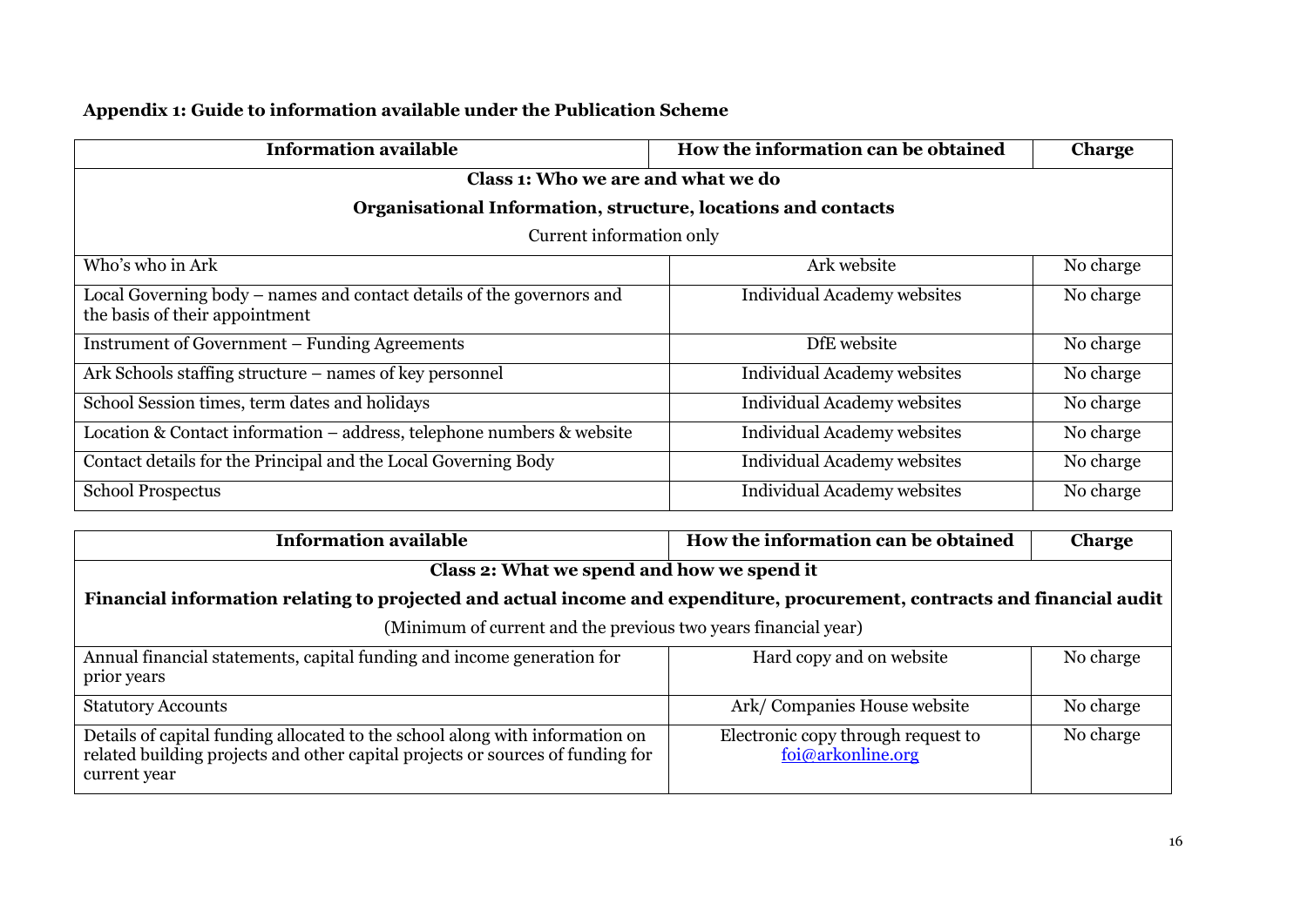| Procurement and contracts                                                              | Electronic copy through request to<br>foi@arkonline.org | No charge              |
|----------------------------------------------------------------------------------------|---------------------------------------------------------|------------------------|
| Pay Policy – statement on Ark Schools policy on procedures                             | Hard copy                                               | Schedule of<br>charges |
| Staff grading and structure                                                            | Hard copy                                               | Schedule of<br>charges |
| Governors' allowances – details if allowances/expenses that can be<br>claimed/incurred | Hard copy                                               | Schedule of<br>charges |

| <b>Information available</b>                                                  | How the information can be obtained                      | <b>Charge</b>          |  |  |  |
|-------------------------------------------------------------------------------|----------------------------------------------------------|------------------------|--|--|--|
|                                                                               | Class 3: What our priorities are and how we are doing it |                        |  |  |  |
| Strategies and plans, performance indicators, audits, inspections and reviews |                                                          |                        |  |  |  |
| Current information as a minimum                                              |                                                          |                        |  |  |  |
| School Profile - Government supplied data                                     | Hard copy                                                | Schedule of            |  |  |  |
| -Latest OFSTED report – summary and full report                               | <b>Ofsted website</b>                                    | charges                |  |  |  |
| -Examination results                                                          | Hard copy                                                | No charge              |  |  |  |
|                                                                               |                                                          | No charge              |  |  |  |
| Performance Management policy and procedures                                  | Hard copy                                                | Schedule of<br>charges |  |  |  |
| Ark Schools future plans                                                      | Ark website                                              | No charge              |  |  |  |
|                                                                               | Individual Academy websites                              |                        |  |  |  |
| Safeguarding policies and procedures                                          | Hard copy                                                | Schedule of<br>charges |  |  |  |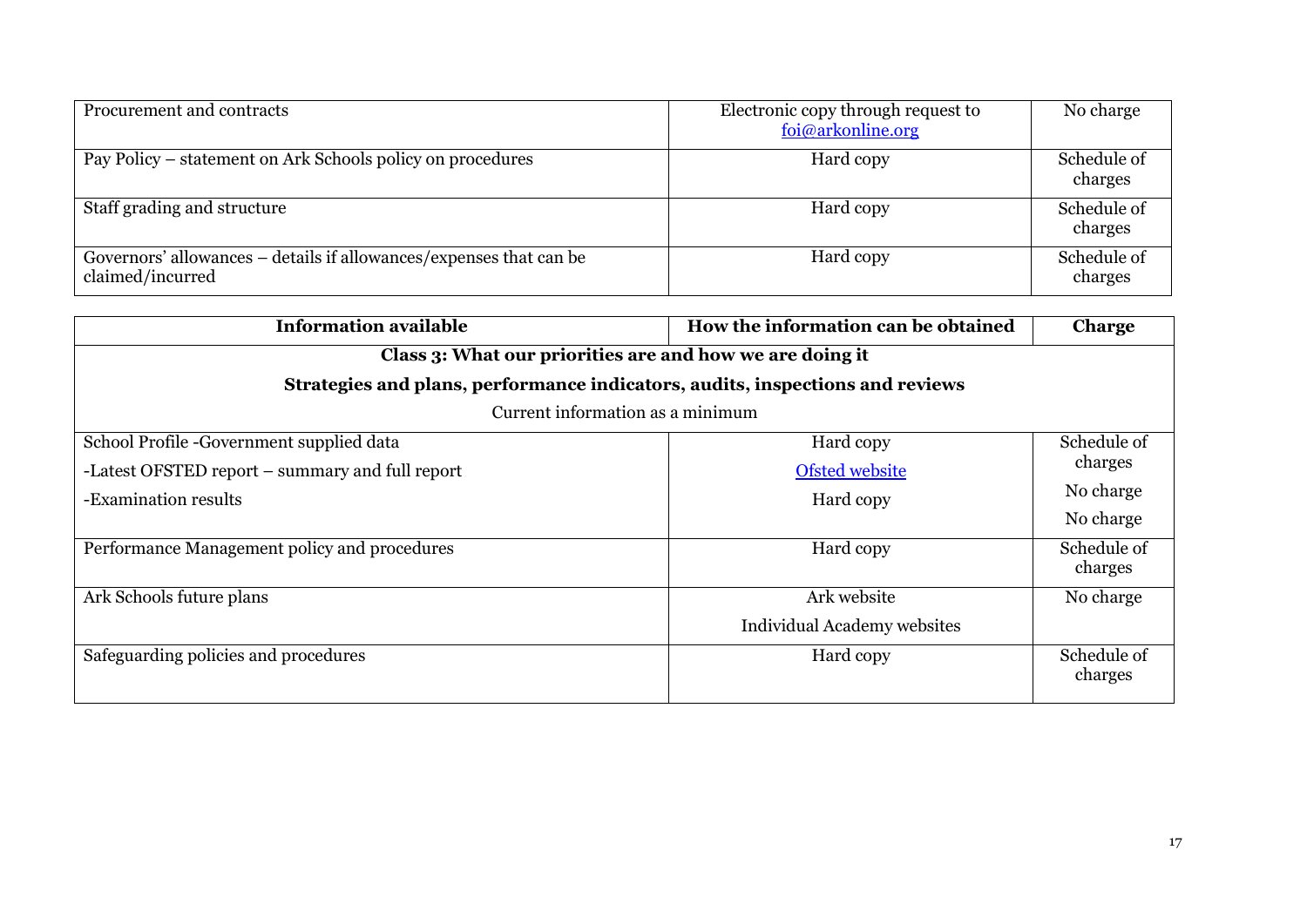| <b>Information available</b>                                                                                                                  | How the information can be obtained | <b>Charge</b>                       |  |
|-----------------------------------------------------------------------------------------------------------------------------------------------|-------------------------------------|-------------------------------------|--|
| Class 4: How we make decisions                                                                                                                |                                     |                                     |  |
| Decision making processes and records of decisions                                                                                            |                                     |                                     |  |
| Current and previous three years as a minimum                                                                                                 |                                     |                                     |  |
| Admissions policy and decisions (not individual decisions)                                                                                    | Individual Academy websites         | No charge                           |  |
| Local Governing Board meeting agendas and minutes - (this will<br>exclude information that is properly regarded as private to the<br>meeting) | Hard copy                           | Schedule of<br>charges<br>No charge |  |

| <b>Information available</b>                                                                      | How the information can be obtained  | <b>Charge</b> |  |  |  |
|---------------------------------------------------------------------------------------------------|--------------------------------------|---------------|--|--|--|
|                                                                                                   | Class 5: Our policies and procedures |               |  |  |  |
| Current written protocols, policies and procedures for delivery our services and responsibilities |                                      |               |  |  |  |
| Current information as a minimum                                                                  |                                      |               |  |  |  |
| Ark Schools policies including:                                                                   | Hard copy                            | No charge     |  |  |  |
| Charging and remission policy                                                                     | Individual Academy websites          |               |  |  |  |
| Health & Safety and risk assessment                                                               |                                      |               |  |  |  |
| Complaints procedure                                                                              |                                      |               |  |  |  |
| Staff, discipline, grievance, pay and conduct Policies                                            |                                      |               |  |  |  |
| Staffing structure implementation plan                                                            |                                      |               |  |  |  |
| Equal Opportunities policies – including equality & diversities                                   |                                      |               |  |  |  |
| Staff Recruitment & Selection policies                                                            |                                      |               |  |  |  |
| Safeguarding/Child Protection Policy                                                              |                                      |               |  |  |  |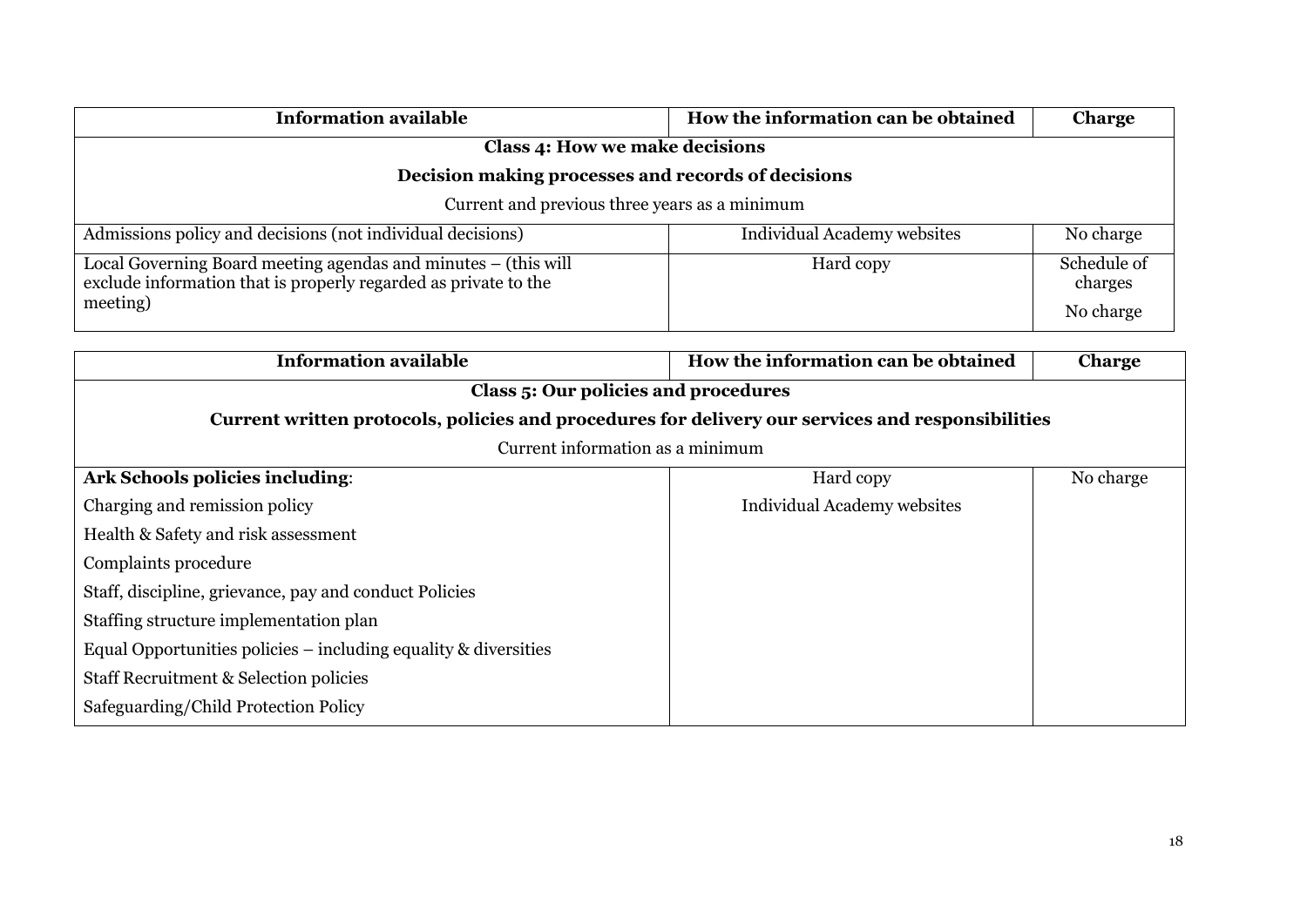| Pupil and curriculum policies including: | Hard copy                   | No charge |
|------------------------------------------|-----------------------------|-----------|
| Home School Agreement                    | Individual Academy websites |           |
| <b>Curriculum Policy</b>                 |                             |           |
| Relationships and                        |                             |           |
| <b>Sex Education Policy</b>              |                             |           |
| <b>Special Needs Educational Policy</b>  |                             |           |
| <b>Accessibility Policy</b>              |                             |           |

| <b>Information available</b>                                                                                                                                                                                                                                        | How the information can be obtained | <b>Charge</b> |  |  |
|---------------------------------------------------------------------------------------------------------------------------------------------------------------------------------------------------------------------------------------------------------------------|-------------------------------------|---------------|--|--|
| Class 5: Our policies and procedures                                                                                                                                                                                                                                |                                     |               |  |  |
| Current written protocols, policies and procedures for delivery our services and responsibilities                                                                                                                                                                   |                                     |               |  |  |
| Current information as a minimum                                                                                                                                                                                                                                    |                                     |               |  |  |
| Pupil and curriculum policies including: (cont'd)                                                                                                                                                                                                                   | Hard copy                           | No charge     |  |  |
| <b>Equalities Statement and Policy</b>                                                                                                                                                                                                                              | Individual Academy websites         |               |  |  |
| <b>Collective Worship Policy</b>                                                                                                                                                                                                                                    |                                     |               |  |  |
| <b>Career Education Policy</b>                                                                                                                                                                                                                                      |                                     |               |  |  |
| <b>Pupil Behaviour Policy</b>                                                                                                                                                                                                                                       |                                     |               |  |  |
| <b>Records Management and Personal Data Policies:</b>                                                                                                                                                                                                               | Hard copy                           | No charge     |  |  |
| Information security policies                                                                                                                                                                                                                                       |                                     |               |  |  |
| Records retention policies                                                                                                                                                                                                                                          |                                     |               |  |  |
| Destruction and archive policies                                                                                                                                                                                                                                    |                                     |               |  |  |
| Data protection policies                                                                                                                                                                                                                                            |                                     |               |  |  |
| <b>Charging Regimes and Policies:</b> includes details of any statutory<br>charging regimes – charges made for information routinely published.<br>Clearly stating what costs are to be recovered, the basis on which they are<br>made and how they are calculated. | Hard copy                           | No charge     |  |  |